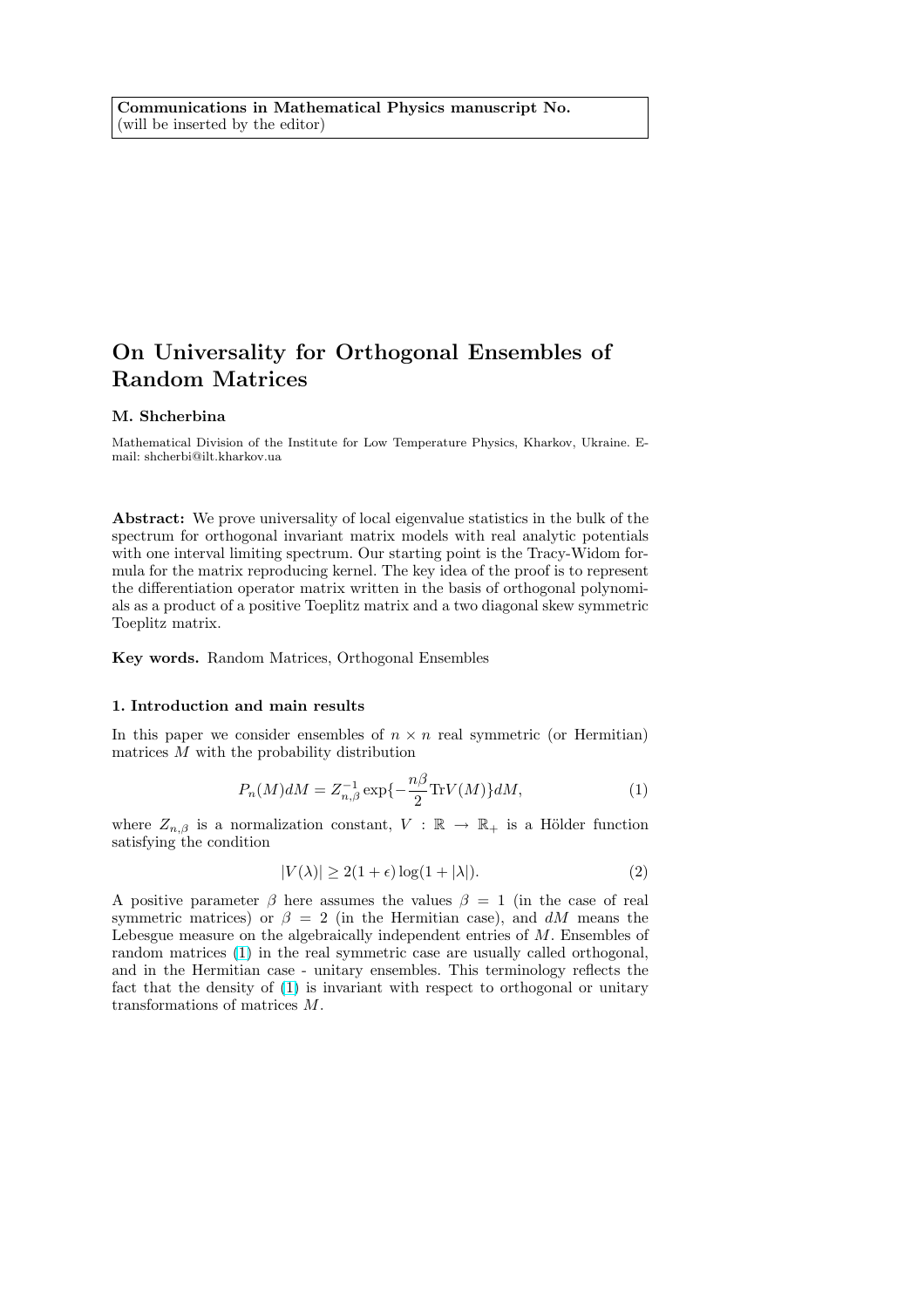<span id="page-1-0"></span>The joint eigenvalue distribution corresponding to (1) has the form (see [13])

$$
p_{n,\beta}(\lambda_1, \ldots, \lambda_n) = Q_{n,\beta}^{-1} \prod_{i=1}^n e^{-n\beta V(\lambda_i)/2} \prod_{1 \le j < k \le n} |\lambda_i - \lambda_j|^\beta,\tag{3}
$$

where  $Q_{n,\beta}$  is a normalization constant. The simplest question in both cases ( $\beta$  = 1, 2) is the behavior of the Normalized Counting Measure (NCM) of eigenvalues. According to [3,12], NCM converges weakly in probability to the non random limiting measure  $\mathcal N$  known as the Integrated Density of States (IDS) of the ensemble. The IDS is absolutely continuous, if  $V'$  satisfies the Lipshitz condition [18]. The non-negative density  $\rho(\lambda)$  is called the Density of States (DOS) of the ensemble. Th[e IDS](#page-17-0) can be found as a unique solution of a certain variational problem (see [3,5,18]).

To study local regimes for ensembles (1) means to study the behavior of [mar](#page-18-0)ginal densities

$$
p_{l,\beta}^{(n)}(\lambda_1,...,\lambda_l) = \int_{\mathbb{R}^{n-l}} p_{n,\beta}(\lambda_1,...\lambda_l,\lambda_{l+1},...,\lambda_n) d\lambda_{l+1}...d\lambda_n
$$
 (4)

in the scaling limit, when  $\lambda_i = \lambda_0 + s_i/n^{\kappa}$   $(i = 1, ..., l)$ , and  $\kappa$  is a constant, depending on the behavior of DOS  $\rho(\lambda)$  in a small neighborhood of  $\lambda_0$ . If  $\rho(\lambda_0) \neq$ 0, then  $\kappa = 1$ , if  $\rho(\lambda_0) = 0$  and  $\rho(\lambda) \sim |\lambda - \lambda_0|^{\alpha}$ , then  $\kappa = 1/(1 + \alpha)$ . The universality conjecture states that the scaling limits of all marginal densities are universal, i.e. do not depend on V and depend only on  $\alpha$  and  $\beta$ .

For unitary ensembles all marginal densities can be represented (see [13]) as

$$
p_{l,\beta}^{(n)}(\lambda_1, ..., \lambda_l) = \frac{(n-l)!}{n!} \det\{K_{n,2}(\lambda_j, \lambda_k)\}_{j,k=1}^l,
$$
\n(5)

where

1

$$
K_{n,2}(\lambda,\mu) = \sum_{l=0}^{n-1} \psi_l^{(n)}(\lambda)\psi_l^{(n)}(\mu).
$$
 (6)

This function is known as a reproducing kernel of the orthonormalized system

$$
\psi_l^{(n)}(\lambda) = \exp\{-nV(\lambda)/2\} p_l^{(n)}(\lambda), \ l = 0, ..., \tag{7}
$$

in which  $\{p_i^{(n)}\}$  $\binom{n}{l}_{l=0}^{n}$  are orthogonal polynomials on R associated with the weight  $w_n(\lambda) = e^{-nV(\lambda)},$  i.e.,

$$
\int p_l^{(n)}(\lambda)p_m^{(n)}(\lambda)w_n(\lambda)d\lambda = \delta_{l,m}.
$$
\n(8)

Hence, the problem to study marginal distributions is replaced by the problem to study the reproducing kernel  $K_n(\lambda, \mu)$  in the scaling limit.

This problem was solved in many cases. For example, in the bulk case  $(\rho(\lambda_0) \neq \emptyset)$ 0) it was shown in  $[14]$  (see also  $[16]$ ) that for a general class of V (the third derivative is bounded in the some neighborhood of  $\lambda_0$ )

$$
\lim_{n \to \infty} \frac{1}{n\rho(\lambda_0)} K_{n,2}(\lambda_0 + s_1/n\rho(\lambda_0), \lambda_0 + s_2/n\rho(\lambda_0)) = \mathcal{K}_{\infty,2}^{(0)}(s_1, s_2),
$$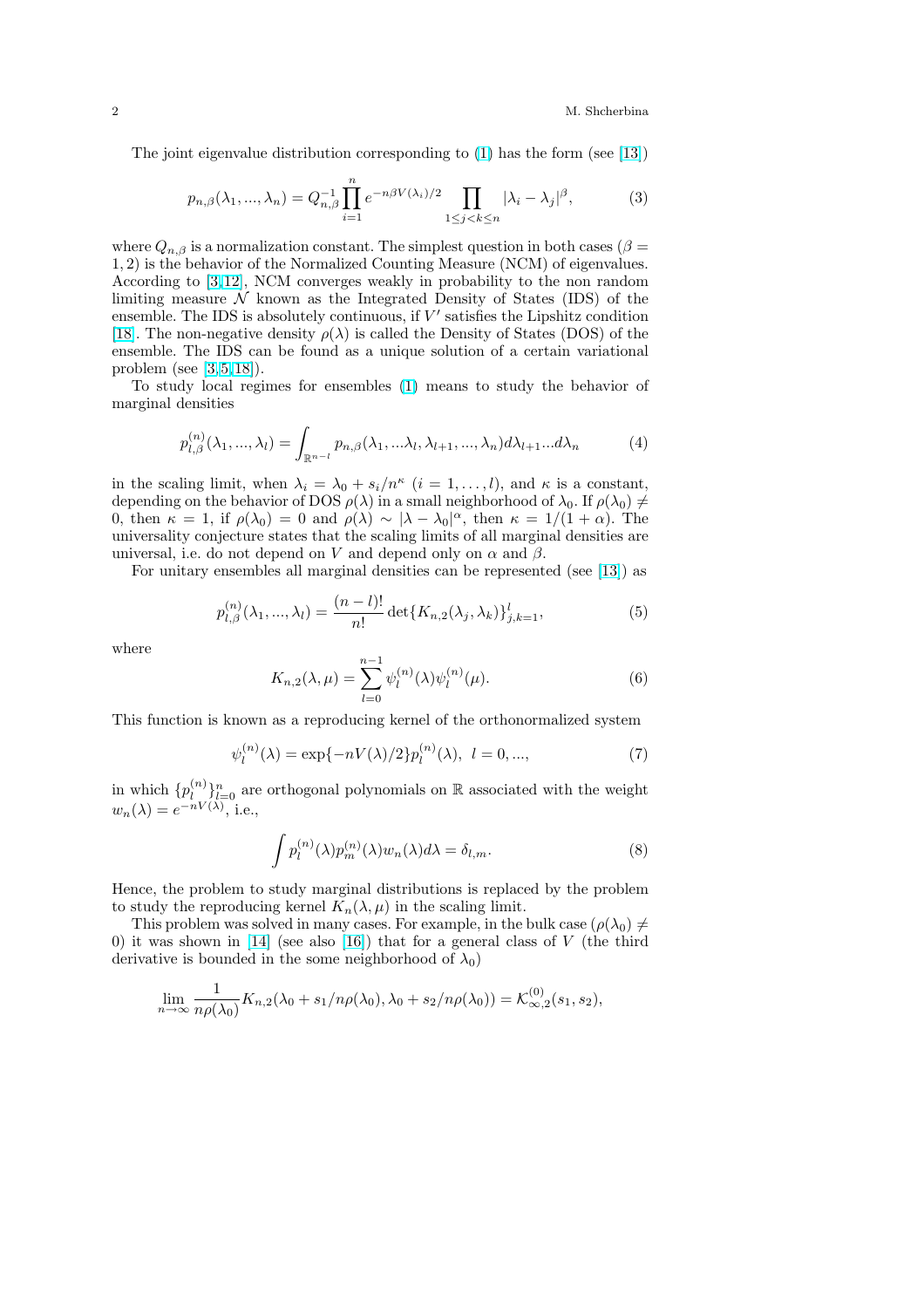<span id="page-2-0"></span>where  $\mathcal{K}_0(s_1, s_2)$  is a sin-kernel

$$
\mathcal{K}^{(0)}_{\infty,2}(s_1 - s_2) = \frac{\sin \pi (s_1 - s_2)}{\pi (s_1 - s_2)}.
$$
\n(9)

This result for the case of real analytic V was obtained also in  $[6]$ . Universality near the edge, i.e. the case when  $\lambda_0$  is the edge point of the spectrum and  $\rho(\lambda) \sim |\lambda - \lambda_0|^{1/2}$ , as  $\lambda \sim \lambda_0$ , was studied in [6]. There are also results on universality near the extreme point, where  $\rho(\lambda) \sim (\lambda - \lambda_0)^2$ , as  $\lambda \sim \lambda_0$  (see [4] for real analytic  $V$  and [19] for general  $V$ ).

For orthogonal ensembles ( $\beta = 1$ ) the situation is more com[plic](#page-17-0)ated. Instead of (6) we have to use the matrix kernel

$$
K_{n,1}(\lambda,\mu) = \begin{pmatrix} S_n(\lambda,\mu) & S_n d(\lambda,\mu) \\ IS_n(\lambda,\mu) - \epsilon(\lambda - \mu) & S_n(\mu,\lambda) \end{pmatrix}.
$$
 (10)

He[re](#page-1-0)

$$
S_n(\lambda, \mu) = -\sum_{i,j=0}^{n-1} \psi_i^{(n)}(\lambda) (\mathcal{M}^{(0,n)})_{i,j}^{-1} (n \epsilon \psi_j^{(n)}) (\mu), \tag{11}
$$

where  $\psi_i^{(n)}$  are defined by (7)-(8) and the matrix  $\mathcal{M}^{(0,n)}$  is defined as

$$
M_{j,l} = n(\psi_j^{(n)}, \epsilon \psi_l^{(n)}); \quad \mathcal{M}^{(0,\infty)} = \{M_{j,l}\}_{j,l=0}^{\infty}; \quad \mathcal{M}^{(0,n)} = \{M_{j,l}\}_{j,l=0}^{n-1}, \quad (12)
$$

where  $\epsilon$  is the integral ope[rat](#page-1-0)o[r w](#page-1-0)ith the kernel

$$
\epsilon(\lambda) = \frac{1}{2}\text{sign}(\lambda); \quad \epsilon f(\lambda) = \int \epsilon(\lambda - \mu) f(\mu) d\mu.
$$
 (13)

The symbol d in (10) denotes the differentiating, and  $IS_n(\lambda, \mu)$  can be obtained from  $S_n$  by some integration procedure. Then similarly to the unitary case all marginal densities can be expressed in terms of the kernel  $K_{n1}$  (see [23]) The matrix kernel  $(10)$  was introduced first in [11] for circular ensemble and then in [13] for orthogonal ensembles. The scalar kernels of (10) could be defined in principle in terms of any family of polynomials complete in  $L_2(\mathbb{R}, w_n)$  (see [23]), but usually the families of skew orthogonal polynomials were [used](#page-18-0) (see [13] and references therein). Unfortunately, [for](#page-17-0) general weights the properties of [skew](#page-17-0) orthogonal polynomials are not studied enough. Hence, using of skew orthogonal polynomials for general V rises serious technical difficulties.

The main technical obstacle to study the kernel (11) defined in terms of [orth](#page-17-0)ogonal polynomials is that there is no uniform bound for  $||(\mathcal{M}^{(0,n)})^{-1}||$ . Widom observed (see  $[24]$ ) that if the potential V is a rational function, then the question of bounded invertibility of  $\mathcal{M}^{(0,n)}$  can be reduced by the question of invertibility of some matrix of fixed size, which depends on the degree of the numerator and denominator of  $V$  (e.g. if  $V$  is polynomial of degree  $2m$ , then we should study some  $(2m - 1) \times (2m - 1)$  $(2m - 1) \times (2m - 1)$  $(2m - 1) \times (2m - 1)$  matrix). In the paper [8] it was shown that the Widom matrix is invertible in the case when (in our notations)  $V(\lambda) = \lambda^{2m} + n^{-1/2m} a_{2m-1} \lambda^{2m-1} + \dots$  This allows to prove bulk universality. The same approach was used in [9] to prove edge universality and in [10] to prove bulk and edges universality (including the case of hard edge) for the [L](#page-17-0)aguerre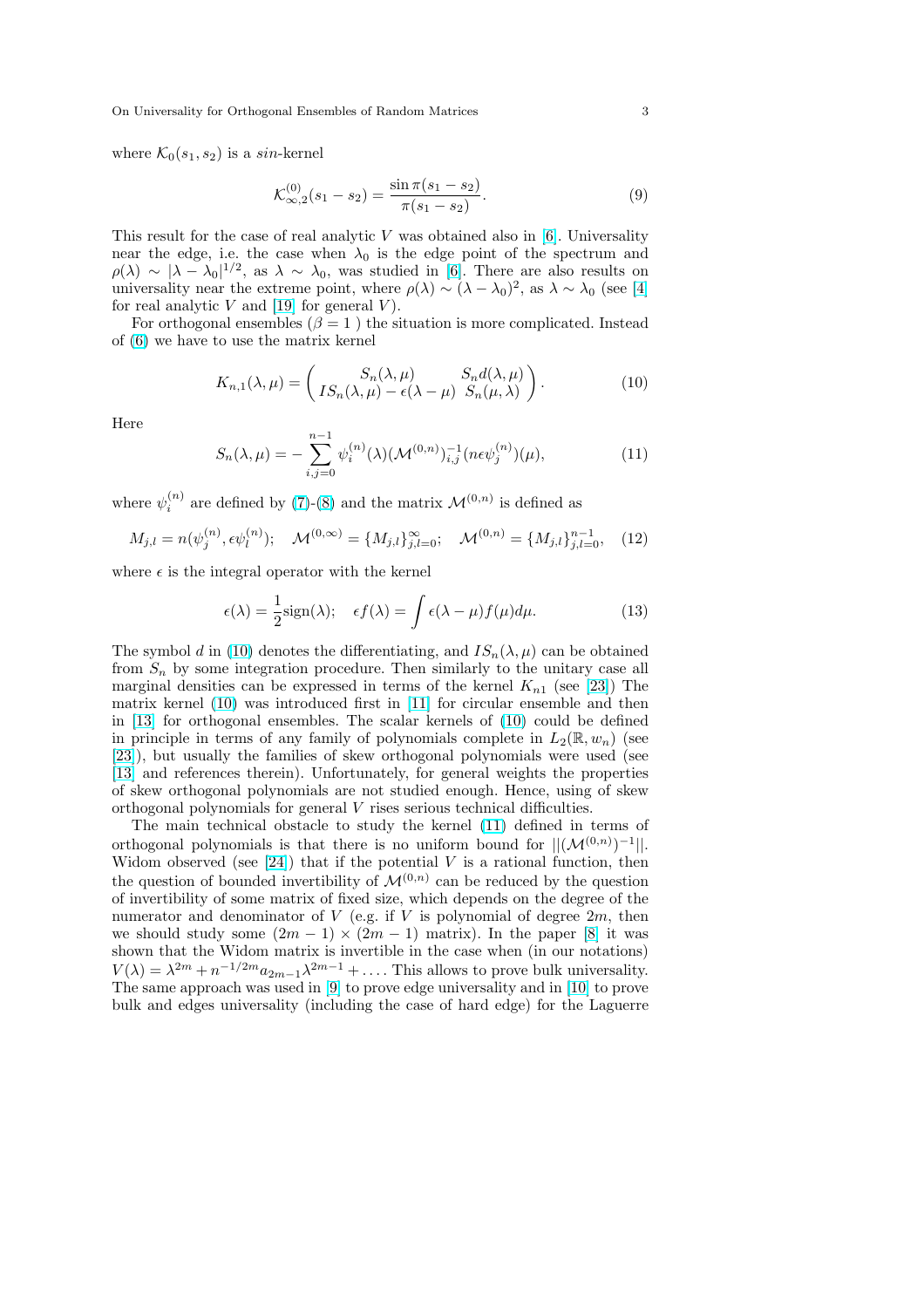<span id="page-3-0"></span>type ensembles. But since small terms  $n^{-1/2m}a_{2m-1}\lambda^{2m-1}+\dots$  have no influence on the limiting behavior of  $K_n(\lambda, \mu)$  (see [14], [16]), these results in fact prove universality for monomial  $V(\lambda) = \lambda^{2m}$ . In the papers [21, 22] universality in the bulk and near the edges were studied for V being an even quatric polynomial.

In the present paper we prove universality in the bulk of the spectrum for real analytic V with one interval support. [Diff](#page-17-0)er[ent](#page-17-0)ly from the Widom approach we show that the size of the matrix which we need t[o contr](#page-18-0)ol depends only on the number of intervals of  $\sigma$ , and in the one interval case it is enough to control only some rank one matrix. This allow to generalize the method to a more wide class of potentials V and to simplify the proof.

Let us state our main conditions.

**C1.**  $V(\lambda)$  satisfies (2) and is an even analytic function in

$$
\Omega[d_1, d_2] = \{ z : -2 - d_1 \leq \Re z \leq 2 + d_1, \, |\Im z| \leq d_2 \}, \, d_1, d_2 > 0. \tag{14}
$$

**C2.** The support  $\sigma$  [of](#page-0-0) IDS of the ensemble consists of a single interval:

$$
\sigma = [-2, 2].
$$

**C3.** DOS  $\rho(\lambda)$  is strictly positive in the internal points  $\lambda \in (-2, 2)$  and  $\rho(\lambda) \sim$  $|\lambda \mp 2|^{1/2}$ , as  $\lambda \sim \pm 2$ .

C4. The function

$$
u(\lambda) = 2 \int \log|\mu - \lambda| \rho(\mu) d\mu - V(\lambda)
$$
 (15)

achieves its maximum if and only if  $\lambda \in \sigma$ .

Consider a semi infinite Jacoby matrix  $\mathcal{J}^{(n)}$ , generated by the recursion relations for orthogonal polynomials (8)

$$
J_l^{(n)}\psi_{l+1}^{(n)}(\lambda) + q_l^{(n)}\psi_l^{(n)}(\lambda) + J_{l-1}^{(n)}\psi_{l-1}^{(n)}(\lambda) = \lambda \psi_l^{(n)}(\lambda), \quad J_{-1}^{(n)} = 0, \quad l = 0, \dots
$$
\n(16)

It is known (see [2]) that u[nd](#page-1-0)er conditions  $C1 - C4 q_l^{(n)} = 0$  and there exists some fixed  $\gamma$  such that uniformly in  $k : |k| \leq 2n^{1/2}$ 

$$
\left| J_{n+k}^{(n)} - 1 - \frac{k}{n} \gamma \right| \le C \frac{|k|^2 + n^{2/3}}{n^2}.
$$
 (17)

*Remark 1*. The convergence  $J_{n+k}^{(n)} \to 1$   $(n \to \infty)$  without uniform bounds for the remainder terms was shown in [1] under much more weak conditions  $(V'(\lambda))$  is a Hölder function in some neighborhood of the limiting spectrum).

Note also (see [2]) that under conditions  $C_1 - C_4$  the limiting density of states (DOS)  $\rho$  has the form

$$
\rho(\lambda) = \frac{1}{2\pi} P(\lambda) \sqrt{4 - \lambda^2} \mathbf{1}_{|\lambda| < 2},\tag{18}
$$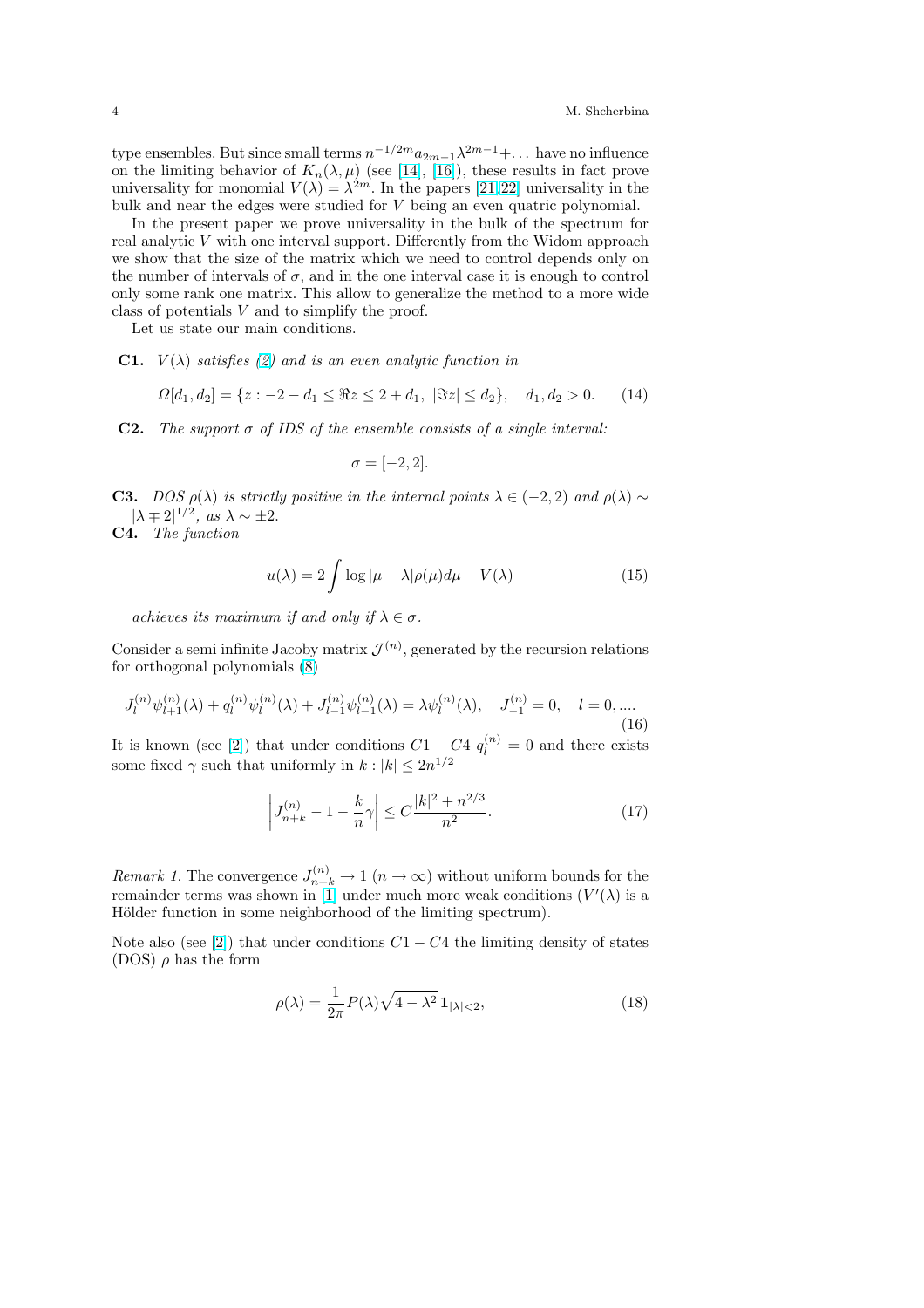<span id="page-4-0"></span>On Universality for Orthogonal Ensembles of Random Matrices 5

where the function  $P$  can be represented in the form

$$
P(z) = \frac{1}{2\pi i} \oint_{\mathcal{L}} \frac{V'(z) - V'(\zeta)}{(z - \zeta)(\zeta^2 - 4)^{1/2}} d\zeta = \frac{1}{2\pi} \int_{-\pi}^{\pi} \frac{V'(z) - V'(2\cos y)}{z - 2\cos y} dy.
$$
 (19)

Here the contour  $\mathcal{L} \subset \Omega[d_1/2, d_2/2]$ , and  $\mathcal{L}$  contains inside [-2, 2]. If V is a polynomial of 2mth degree, then it is evident that  $P(z)$  is a polynomial of  $(2m−)$ 2)th degree, and conditions C3 guarantee that

$$
|P(z)| \le C, \quad z \in \Omega[d_1/2, d_2/2], \quad P(\lambda) \ge \delta > 0, \quad \lambda \in [-2, 2]. \tag{20}
$$

An important role below belongs to the following two operators:

$$
P_{j,k} = \frac{1}{2\pi} \int_{-\pi}^{\pi} P(2\cos y) e^{i(j-k)y} dy = \frac{1}{2\pi i} \oint_{|\zeta|=1} P(\zeta + \zeta^{-1}) \zeta^{j-k-1} d\zeta \tag{21}
$$

and  $\mathcal{R} = \mathcal{P}^{-1}$ 

$$
R_{j,k} = R_{j-k} = \frac{1}{2\pi} \int_{-\pi}^{\pi} \frac{e^{i(j-k)x} dx}{P(2\cos x)} = \frac{1}{2\pi i} \oint \frac{\zeta^{-1} \zeta^{j-k} d\zeta}{P(\zeta + \zeta^{-1})}.
$$
 (22)

It is important that

$$
\delta_1 \le \mathcal{R} \le \delta_2, \quad \delta_1 = \inf_{\sigma} P^{-1}(\lambda), \quad \delta_2 = \sup_{\sigma} P^{-1}(\lambda). \tag{23}
$$

Remark also that if we denote by  $\mathcal{J}^*$  an infinite Jacobi matrix with constant coefficients

$$
\mathcal{J}^* = \{J_{j,k}^*\}_{j,k=-\infty}^\infty, \quad J_{j,k}^* = \delta_{j+1,k} + \delta_{j-1,k},\tag{24}
$$

then the spectral theorem yields that  $P = P(\mathcal{J}^*), R = P^{-1}(\mathcal{J}^*).$ 

The main result of the paper is

Theorem 1. Consider the orthogonal ensemble of random matrices defined by (1)-(3) with V satisfying conditions C1-C4 and even n. Then for  $\lambda_0$  in the bulk  $(\rho(\lambda_0) \neq 0)$  there exist weak limits of the scaled correlation functions (4) and these limits are given in terms of the universal matrix kernel

$$
K_{\infty,1}^{(0)}(s_1, s_2) = \lim_{n \to \infty} \frac{1}{n\rho(\lambda_0)} K_{n,1}(\lambda_0 + s_1/n\rho(\lambda_0), \lambda_0 + s_2/n\rho(\lambda_0)),\tag{25}
$$

where  $K_{n,1}(\lambda,\mu)$  is defined by (10)-(11), and

$$
K_{\infty,1}^{(0)}(s_1,s_2)=\left(\begin{matrix}K_{\infty,2}^{(0)}(s_1-s_2) & \frac{\partial}{\partial s_1}K_{\infty,2}^{(0)}(s_1-s_2) \\ \int_0^{s_1-s_2}K_{\infty,2}^{(0)}(t)dt-\epsilon(s_1-s_2) & K_{\infty,2}^{(0)}(s_1-s_2)\end{matrix}\right),
$$

with  $K_{\infty,2}^{(0)}(s_1-s_2)$  of the form (9).

The proof of the theorem is based on the following result

**Theorem 2.** Under conditions of Theorem 1 for even n the matrix  $(\mathcal{M}^{(0,n)})^{-1}$ defined in (12) is bounded unifo[rm](#page-2-0)ly in n, i.e.  $||(\mathcal{M}^{(0,n)})^{-1}|| \leq C$  where C is independent of n and  $||.||$  is a standard norm for  $n \times n$  matrices.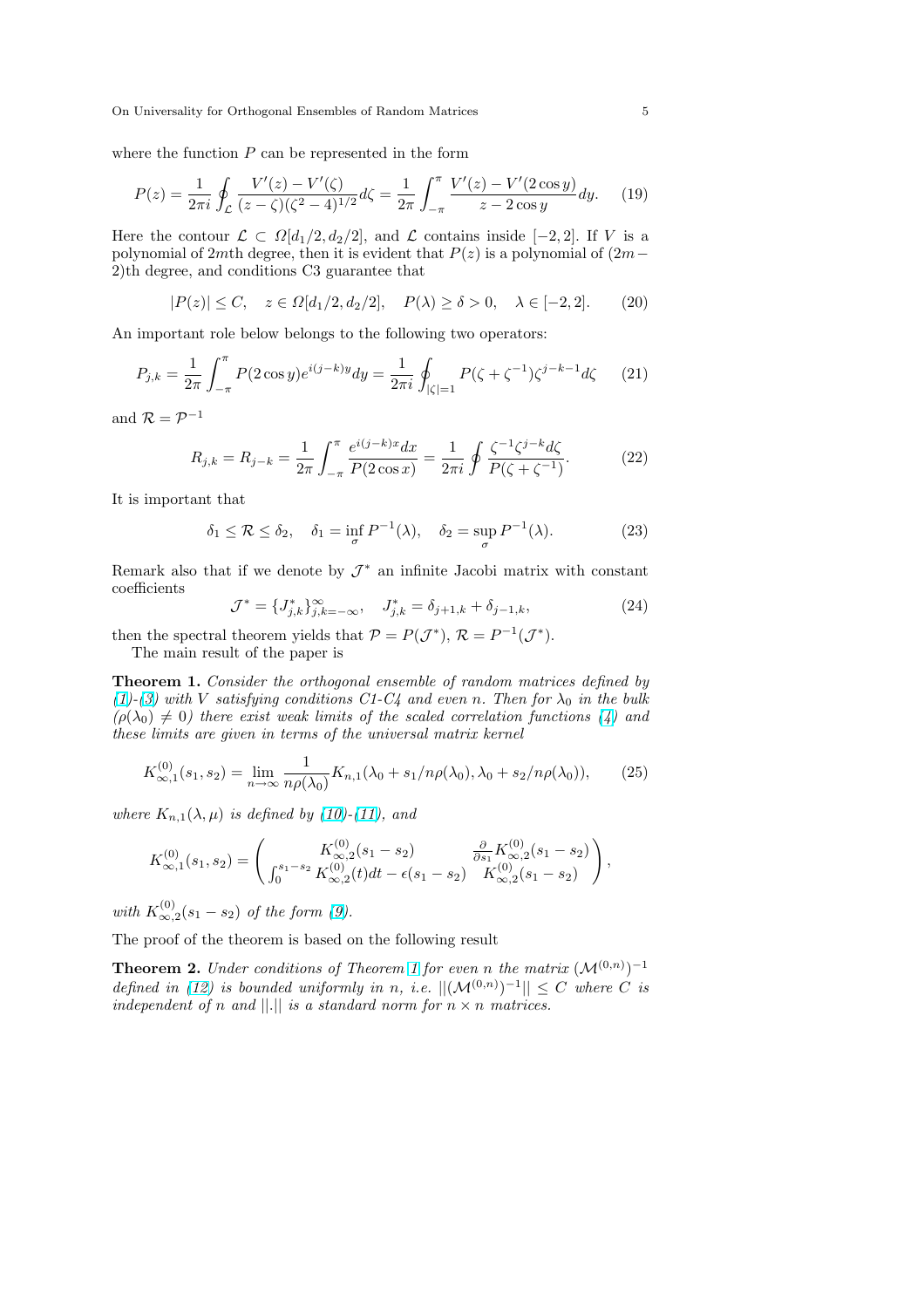<span id="page-5-0"></span>The main idea of the proof of Theorem 2 is to consider the matrix  $\mathcal{V}_{j,k}^{(0,\infty)}$  of the operator  $n^{-1} \frac{d}{dx}$  in the basis  $\{\psi_k^{(n)}\}$  ${k \choose k}_{k=0}^{\infty}$  and to prove that (see Lemma 1)

$$
\mathcal{V}_{j,k}^{(0,\infty)} = (\mathcal{PD})_{j,k} + o(1), \quad \text{for} \quad |j - n|, |k - n| < n,
$$

where

$$
\mathcal{D} = \{D_{j,k}\}_{j,k=-\infty}^{\infty}, \quad D_{j,k} = \delta_{j+1,k} - \delta_{j-1,k}.
$$
 (26)

This allows to construct a local inverse of  $\mathcal{M}^{(0,n)}$  up to the rank one perturbation that can be controlled (see Corollary 1).

The paper is organized as follows. In Section 2 we prove Theorems 1 and 2. The proofs of auxiliary results are given in Section 3.

## 2. Proof of the main results

Proof of Theorem 2. According to the results of [[2\]](#page-14-0) and [15], if we restrict the integration in (4) by  $|\lambda_i| \leq L = 2 + d_1/2$ , consider the polynomials  $\{p_k^{(n,L)}\}$  $\binom{n,L}{k}\}_{k=0}^{\infty}$ orthogonal on the interval  $[-L, L]$  with the weight  $e^{-nV}$  and set  $\psi_k^{(n,L)}$  =  $e^{-nV/2}p_k^{(n,L)}$  $\binom{n,L}{k}$ , then [fo](#page-4-0)r  $k \leq n(1+\varepsilon)$  with some  $\varepsilon > 0$  $\varepsilon > 0$ 

$$
\sup_{|\lambda| \le L} |\psi_k^{(n,L)}(\lambda) - \psi_k^{(n)}(\lambda)| \le e^{-nC}, \quad |\psi_k^{(n)}(\pm L)| \le e^{-nC} \tag{27}
$$

with some absolute C. Therefore from the very beginning we can take all integrals in (4), (8), (13) and (12) over the interval  $[-L, L]$ . Besides, observe that since V is an analytic function in  $\Omega[d_1, d_2]$  (see (14)), for any  $m \in \mathbb{N}$  there exists a polynomial  $V_m$  of the  $(2m)$ <sup>th</sup> degree such that

$$
|V_m(z)| \le C_0, \quad |V(z) - V_m(z)| \le e^{-Cm}, \quad z \in \Omega[d_1/2, d_2/2]. \tag{28}
$$

Here and everywhere below we denote by  $C, C_0, C_1, \ldots$  $C, C_0, C_1, \ldots$  $C, C_0, C_1, \ldots$  positive  $n, m$ -independent constants (different in different formulas).

Take

$$
m = \left[\log^2 n\right] \tag{29}
$$

and consider the system of polynomials  $\{p_k^{(n,L,m)}\}$  ${k(n,L,m) \brace k=0}^{\infty}$  orthogonal in the interval  $[-L, L]$  with respect to the weight  $e^{-nV_m(\lambda)}$ . Set  $\psi_k^{(n, L, m)} = p_k^{(n, L, m)}$  ${k^{(n,L,m)}e^{-nV_m/2}}$ and construct  $\mathcal{M}_m^{(0,n)}$  by (12) with  $\psi_k^{(n,L,m)}$  $\binom{n,L,m}{k}$ . Then for any  $k \leq n + 2n^{1/2}$  and uniformly in  $\lambda \in [-L, L]$ 

$$
\begin{aligned} |\psi_k^{(n,L)}(\lambda) - \psi_k^{(n,L,m)}(\lambda)| &\le e^{-C \log^2 n}, \quad |\varepsilon \psi_k^{(n,L)}(\lambda) - \varepsilon \psi_k^{(n,L,m)}(\lambda)| \le e^{-C \log^2 n} \\ ||\mathcal{M}_m^{(0,n)} - \mathcal{M}^{(0,n)}|| &\le e^{-C \log^2 n} . \end{aligned} \tag{30}
$$

The proof of the first bound here is identical to the proof of (27) (see [15]). The second bound follows from the first one because the operator  $\varepsilon : L_2[-L, L] \rightarrow$  $C[-L, L]$  is bounded by L. The last bound in (30) follows from the first one and the inequality valid for the norm of an arbitrary matrix  $\mathcal A$ 

$$
||\mathcal{A}||^2 \le \max_i \sum_j |A_{i,j}| \cdot \max_j \sum_i |A_{i,j}|.
$$
 (31)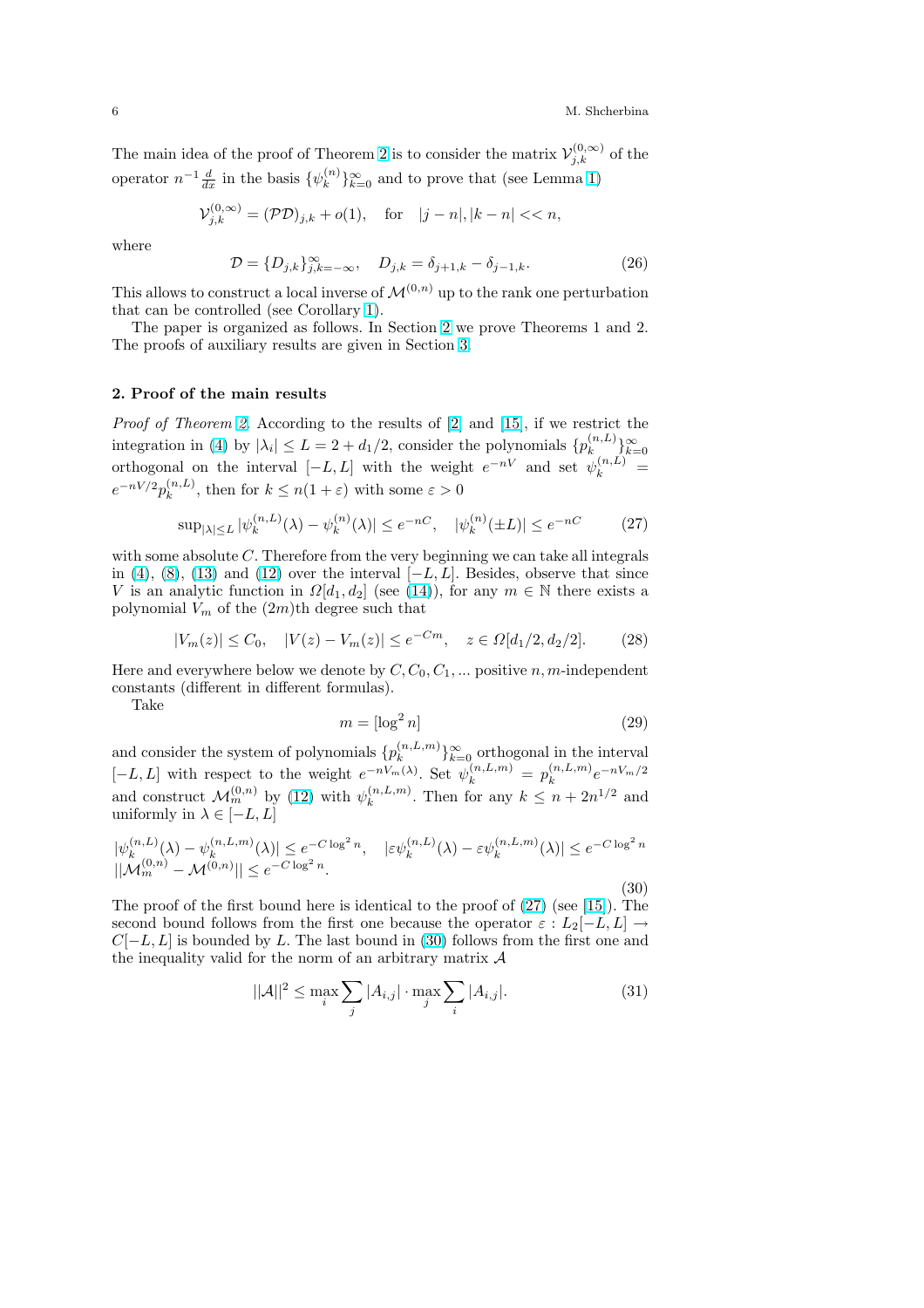Remark also that if for arbitrary matrices  $\mathcal{A}, \mathcal{B}||\mathcal{A}^{-1}|| \leq C$  and  $||\mathcal{A} - \mathcal{B}|| \leq qC^{-1}$ with some  $0 < q < 1$ , then we can write  $\mathcal{B} = \mathcal{A}(I - \mathcal{A}^{-1}(\mathcal{A} - \mathcal{B}))$ . Since  $||A^{-1}(A-B)|| \leq q < 1, ||(I - A^{-1}(A-B))^{-1}|| \leq (1-q)^{-1}$ , (see any textbook on linear algebra). Thus B is invertible and  $||\mathcal{B}^{-1}|| \leq C(1-q)^{-1}$ . Moreover,  $||A^{-1}-B^{-1}|| \leq q(1-q)^{-1}C^2$ . Due to this simple observation and (30), we obtain that if  $||(\mathcal{M}_m^{(0,n)})^{-1}|| \leq C_1$ , then  $||(\mathcal{M}^{(0,n)})^{-1}|| \leq C_1(1-C_1e^{-C\log^2 n})^{-1} \leq 2C_1$ and

$$
||(\mathcal{M}^{(0,n)})^{-1} - (\mathcal{M}_m^{(0,n)})^{-1}|| \leq C_2 e^{-C \log^2 n}.
$$

Using this bound combined with the first and the second bound [of \(](#page-5-0)30) we can compare each term of the kernel  $S_{n,m}(\lambda,\mu)$  constructed by formula (11) with new orthogonal polynomials  $\{p_k^{(n,L,m)}\}$  ${k,n,\ldots} \atop{k=0}^{\infty}$  with the corresponding term of  $S_n(\lambda,\mu)$ . Then, since by the result of [14]

$$
|\psi_k^{(n)}(\lambda)|^2 \le K_{n,2}(\lambda,\lambda) \le nC, \quad \lambda \in [-L,L],
$$

and by the Schwarz inequali[ty](#page-17-0)

$$
|\epsilon \psi_k^{(n)}(\lambda)| \le (2L)^{1/2} ||\psi_k^{(n)}||_2 \le (2L)^{1/2}, \quad \lambda \in [-L, L],
$$
 (32)

where  $\|.\|_2$  is a standard norm in  $L_2[-L, L]$ , we obtain that uniformly in  $\lambda, \mu \in$  $[-L, L]$ 

$$
|S_{n,m}(\lambda,\mu) - S_n(\lambda,\mu)| \le Cn^4 e^{-C \log^2 n} \le e^{-C' \log^2 n}.
$$
 (33)

Therefore below we will study  $\mathcal{M}_m^{(0,n)}$  and  $S_{n,m}(\lambda,\mu)$  instead of  $\mathcal{M}^{(0,n)}$  and  $S_n(\lambda, \mu)$ . To simplify notations we omit the indexes m, L, but keep the dependence on m in the estimates.

Let us set our main notations. We denote by  $\mathcal{H} = l_2(-\infty, \infty)$  the Hilbert space of all infinite sequences  ${x_i}_{i=-\infty}^{\infty}$  with the standard scalar product  $(.,.)$ and a norm ||.||. Let also  $\{e_i\}_{i=-\infty}^{\infty}$  be a standard basis in  $\mathcal{H}$ , and  $\mathcal{I}^{(n_1,n_2)}$  with  $-\infty \leq n_1 < n_2 \leq \infty$  be an orthogonal projection operator defined as

$$
\mathcal{I}^{(n_1,n_2)}e_i = \begin{cases} e_i, & n_1 \leq i < n_2, \\ 0, & \text{otherwise.} \end{cases} \tag{34}
$$

For any infinite or semi infinite matrix  $\mathcal{A} = \{A_{i,j}\}\$ we denote by

$$
\mathcal{A}^{(n_1,n_2)} = \mathcal{I}^{(n_1,n_2)} \mathcal{A} \mathcal{I}^{(n_1,n_2)},
$$
  

$$
(\mathcal{A}^{(n_1,n_2)})^{-1} = \mathcal{I}^{(n_1,n_2)} \left( I - \mathcal{I}^{(n_1,n_2)} + \mathcal{A}^{(n_1,n_2)} \right)^{-1} \mathcal{I}^{(n_1,n_2)},
$$
 (35)

so that  $(A^{(n_1,n_2)})^{-1}$  is a block operator which is inverse to  $A^{(n_1,n_2)}$  in the space  $I^{(n_1,n_2)}\mathcal{H}$  and zero on the  $(I - I^{(n_1,n_2)})\mathcal{H}$ . We denote also by  $(.,.)_2$  a standard scalar product in  $L_2[-L, L]$ .

Set  $\mathcal{V}^{(0,\infty)} = {\mathcal{V}_{j,l}}_{j,l=0}^{\infty}$ , where

$$
\mathcal{V}_{j,l} = \text{sign}(l-j)(\psi_j^{(n)}, V'\psi_l^{(n)})_2 = \frac{2}{n} \begin{cases} (\psi_j^{(n)}, (\psi_l^{(n)})')_2, & j > l, \\ (\psi_j^{(n)}, (\psi_l^{(n)})')_2 + O(e^{-C \log^2 n}), & j \le l. \end{cases}
$$
(36)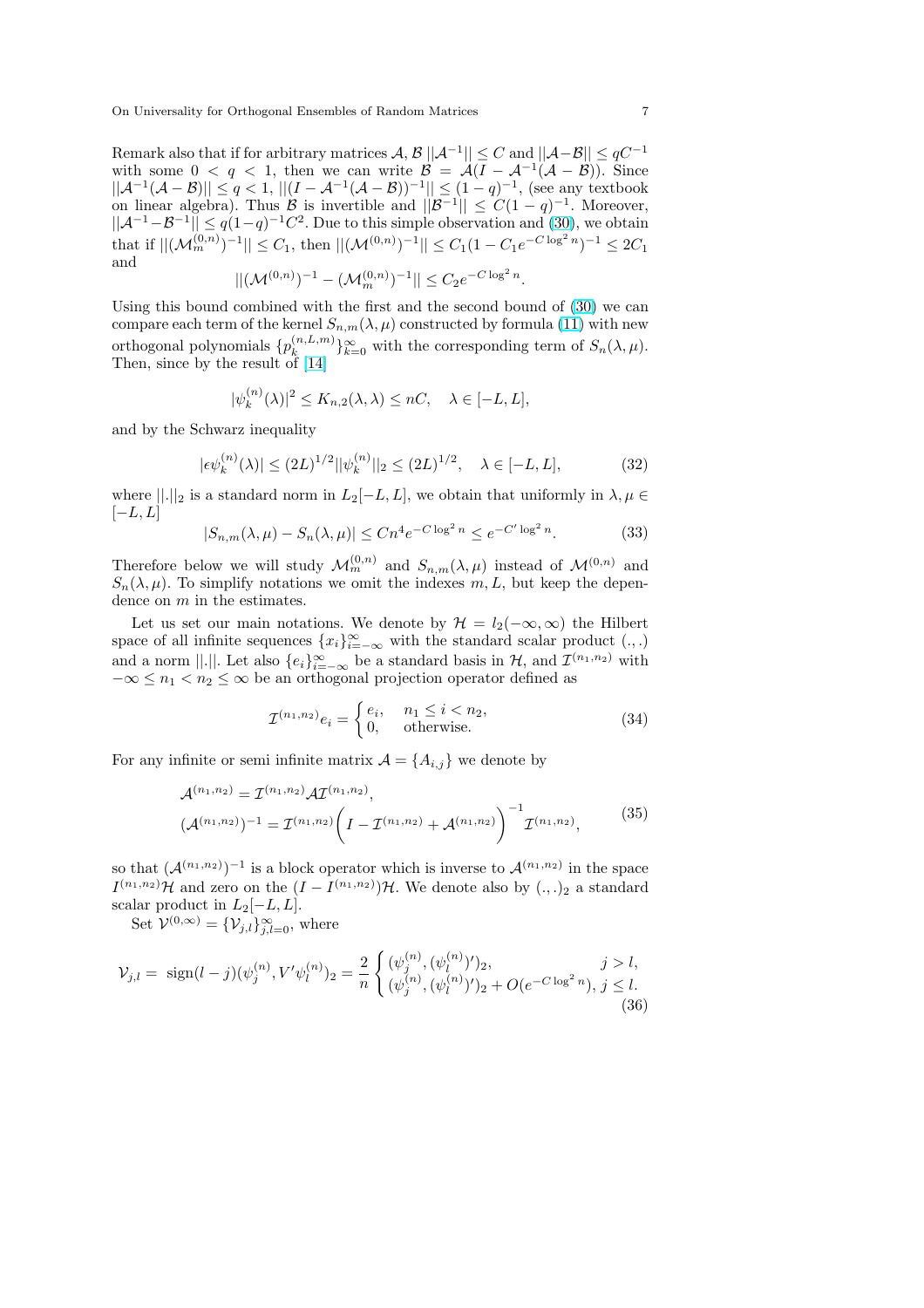<span id="page-7-0"></span>Here  $O(e^{-C \log^2 n})$  appears because of the integration by parts and bounds (27), (30). Since  $(\psi_k^{(n)})$  $(k \choose k) = q_k e^{-nV/2}$ , where  $q_k$  is a polynomial of the  $(k + 2m - 1)$ th degree, its Fourier expansion in the basis  $\{\psi_k^{(n)}\}$  ${k \choose k}$ <sub>k=0</sub> contains not more than  $(k+2m-1)$  $(k+2m-1)$  terms and for  $|j-k| > 2m-1$  the jth coefficient is  $O(e^{-C \log^2 n})$ . [The](#page-5-0)refore for  $k \leq n + 2n^{1/2}$ 

$$
n^{-1}(\psi_k^{(n)})' = \frac{1}{2} \sum_j \mathcal{V}_{j,k} \psi_j^{(n)} + O_2(e^{-C \log^2 n}).
$$
\n(37)

Here and below we write  $\phi(\lambda) = O_2(\varepsilon_n)$ , if  $||\phi||_2 \leq C \varepsilon_n$ . The above relation implies  $\mathbf{r}$ 

$$
\frac{1}{2}\epsilon \bigg(\sum_{j} \mathcal{V}_{j,k}^{(0,\infty)} \psi_j^{(n)}\bigg) = n^{-1} \psi_k^{(n)} + O_2(e^{-C \log^2 n}).\tag{38}
$$

Hence, by (12), for  $0 \le j, k \le n + 2n^{1/2}$ 

$$
\frac{1}{2} \left( \mathcal{M}^{(0,\infty)} \mathcal{V}^{(0,\infty)} \right)_{j,k} = \delta_{j,k} + O(e^{-C \log^2 n}).
$$
 (39)

Thus,

$$
\frac{1}{2}\mathcal{M}^{(0,n)}\mathcal{V}^{(0,n)} = I^{(0,n)} - \mu^{(0,n)}\nu^{(0,n)} + \mathcal{E}^{(0,n)}, \quad ||\mathcal{E}^{(0,n)}|| = O(e^{-C\log^2 n}), \tag{40}
$$

where  $\nu^{(0,n)}$  is a matrix with entries equal to zero except the block  $(2m-1) \times$  $(2m-1)$  in the right bottom corner and  $\mu^{(0,n)}$  in (40) has  $(n-2m+1)$  first columns equal to zero and the last  $(2m - 1)$  ones of the form

$$
\mu_{l,n-2m-1+k}^{(0,n)} = M_{l,n-1+k}, \quad k = 1, \dots, 2m-1, \quad l = 0, \dots, n-1.
$$

The relation (40) was obtained in [8].

If we transpose the matrices in (40) we get

$$
\frac{1}{2} \left( \mathcal{V}^{(0,n)} \mathcal{M}^{(0,n)} \right)_{j,k} = \delta_{j,k} - \sum_{l=1}^{2m-1} f_k^{(l)} \delta_{n-l,j} + \mathcal{E}^{(0,n)T},\tag{41}
$$

where  $f^{(1)}, \ldots, f^{(2m-1)} \in \mathcal{H}^{(0,n)}$  are some vectors, whose form is not important for us.

The idea of the proof is to show that for  $|j - n| \le N := 4 \lceil \log^2 n \rceil$ 

$$
M_{k,j-1} - M_{k,j+1} = M_{j+1,k} - M_{j-1,k} = 2R_{k-j} + \varepsilon'_{j,k},
$$
  

$$
\sum_{k=0}^{\infty} |\varepsilon'_{j,k}|^2 \le Cm^2 N^2 n^{-1},
$$
 (42)

where  $R_k$  is defined by (22).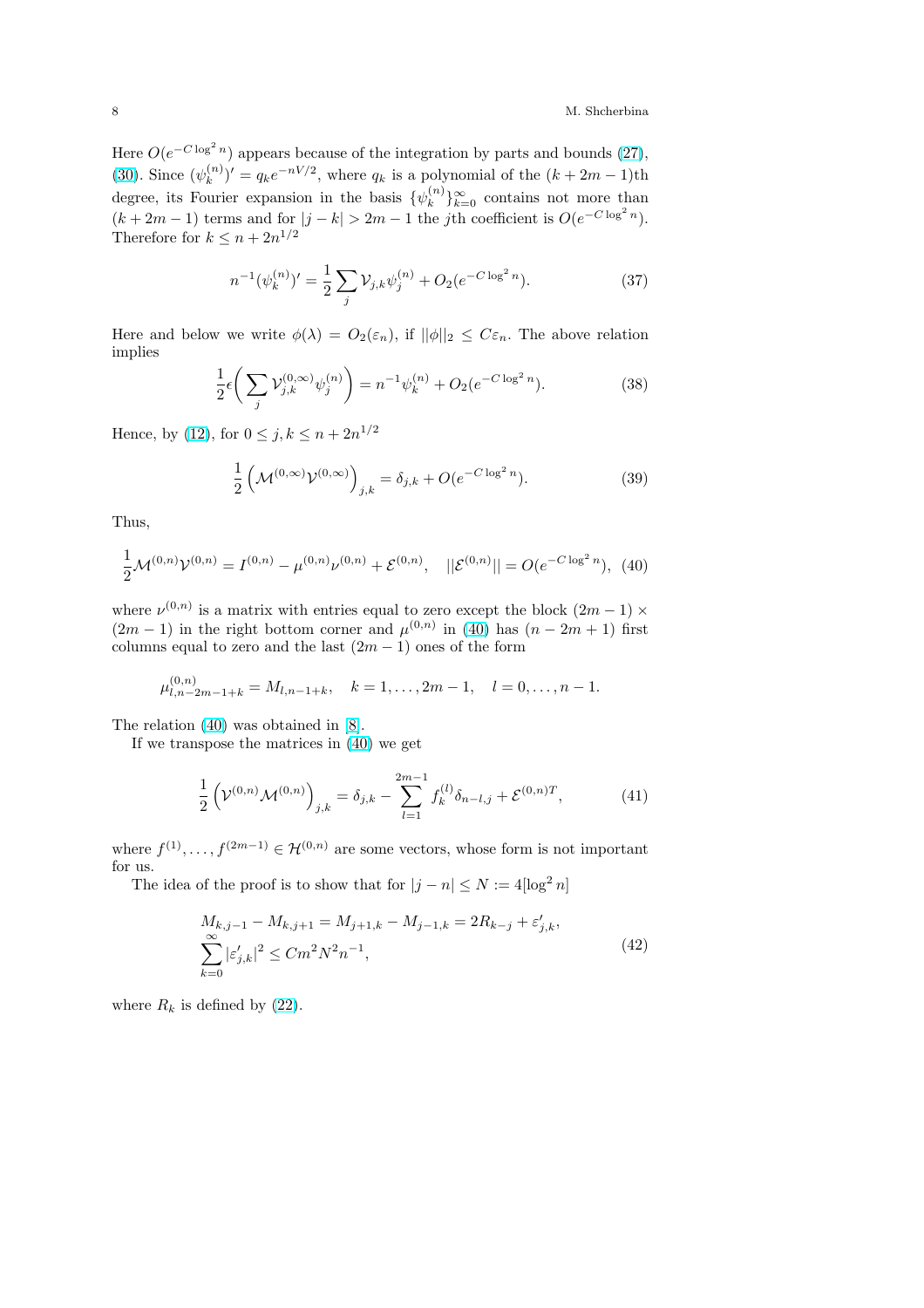<span id="page-8-0"></span>*Remark 2.* To prove Theorems 1, 2 we need not to know  $M_{i,k}$ , but (42) allows to find the limiting expressions for  $M_{j,k}$  up to some additive constant. Indeed, if we know, e.g.,  $M_{n-1,n}$ , we can find  $M_{n+2j,n+1+2k}$ , going step by step from the point  $(n-1, n)$  to  $(n+2j+1, n+2k)$ . Then, using the symmetry  $M_{j,k} = -M_{k,j}$ we obtain  $M_{n+2j,n+2k+1}$ . Henc[e, sin](#page-4-0)ce  $M_{j,k} = 0$  for even  $j - k$  bec[ause](#page-7-0) of the evenness, we find in such a way all  $M_{j,k}$  with  $|j - n|, |k - n| \leq [2 \log^2 n]$ . Thus, if we denote  $C(n) = M_{n-1,n} - M_2$  (see (44) for the definition of  $M_2$ ), then for odd  $j - k$  we have

$$
M_{j,k} = M_{j,k}^* + \varepsilon_{j,k}, \quad |\varepsilon_{2j-1,2k}| \le C_* N m n^{-1/2} (1+|j-n|+|k-n|),
$$
  

$$
M_{j,k}^* = M_{k-j+1} - \frac{1}{2} ((1+(-1)^j)M_{-\infty} - (-1)^j C(n),
$$
 (43)

where for odd  $k M_k = 0$  and for even k

$$
M_k = (1 + (-1)^k) \sum_{j=k}^{\infty} R_j = P^{-1}(2) - \frac{1}{2\pi} \int_{-\pi}^{\pi} \frac{\sin((k-1)x) \, dx}{P(2\cos x)\sin x},
$$
  

$$
M_{-\infty} = 2 \sum_{j=-\infty}^{\infty} R_j = 2P^{-1}(2),
$$
\n(44)

and P is defined in (19). It is possible to show also that  $C(n) \to 0$ , as  $n \to \infty$ (see [20]). For the case  $V(\lambda) = \lambda^{2p} + o(1)$  expressions for  $M_{j,k}$  were found in [8].

Let us assume that we know (42) and obtain the assertion of Theorem 2. Define

$$
\mathcal{Q}_{j,k}^{(0,n)} = \frac{1}{2} \begin{cases} \mathcal{V}_{j,k}^{(0,n)}, & \text{for} \quad 0 \le j \le n-2m, \ 0 \le k < n, \\ (\mathcal{R}^{(-\infty,n)})^{-1} \mathcal{D}^{(-\infty,n)})_{j,k}, & \text{for} \quad n-2m < j < n, \ 0 \le k < n. \end{cases} \tag{45}
$$

Remark that since  $(\mathcal{R})_{j,k}^{-1} = \mathcal{P}_{j,k} = 0$  for  $|j - k| > 2m - 2$ , the standard linear algebra yields that  $(\mathcal{R}^{(0,n)})^{-1}$  possesses the same property, i.e.,

$$
(\mathcal{R}^{(-\infty,n)})_{j,k}^{-1} = 0, \text{ for } |j - k| > 2m - 2 \Rightarrow \mathcal{Q}_{j,k}^{(0,n)} = 0, \text{ for } |j - k| > 2m - 1. (46)
$$

It follows from (41) that for  $0 \le j \le n-2m, 0 \le k < n$ 

$$
(\mathcal{Q}^{(0,n)} \mathcal{M}^{(0,n)})_{j,k} = \delta_{j,k} + O(e^{-C \log^2 n}).
$$
\n(47)

For  $n - 2m < j \le n, 0 \le k < n$ , using (42) and (46), we get

$$
\begin{split} (\mathcal{Q}^{(0,n)} \mathcal{M}^{(0,n)})_{j,k} &= \sum_{l=n-4m}^{n-1} (\mathcal{R}^{(-\infty,n)})_{j,l}^{-1} (\mathcal{D}^{(-\infty,n)} \mathcal{M}^{(0,n)})_{l,k} \\ &= \sum_{l=n-4m}^{n-1} (\mathcal{R}^{(-\infty,n)})_{j,l}^{-1} (\mathcal{R}^{(-\infty,n)})_{l,k} + \sum_{l=n-4m}^{n-1} (\mathcal{R}^{(-\infty,n)})_{j,l}^{-1} \varepsilon'_{l,k} \\ &- (\mathcal{R}^{(-\infty,n)})_{j,n-1}^{-1} M_{n,k} = \delta_{j,k} - (\mathcal{R}^{(-\infty,n)})_{j,n-1}^{-1} M_{n,k} + r_{j,k}, \end{split} \tag{48}
$$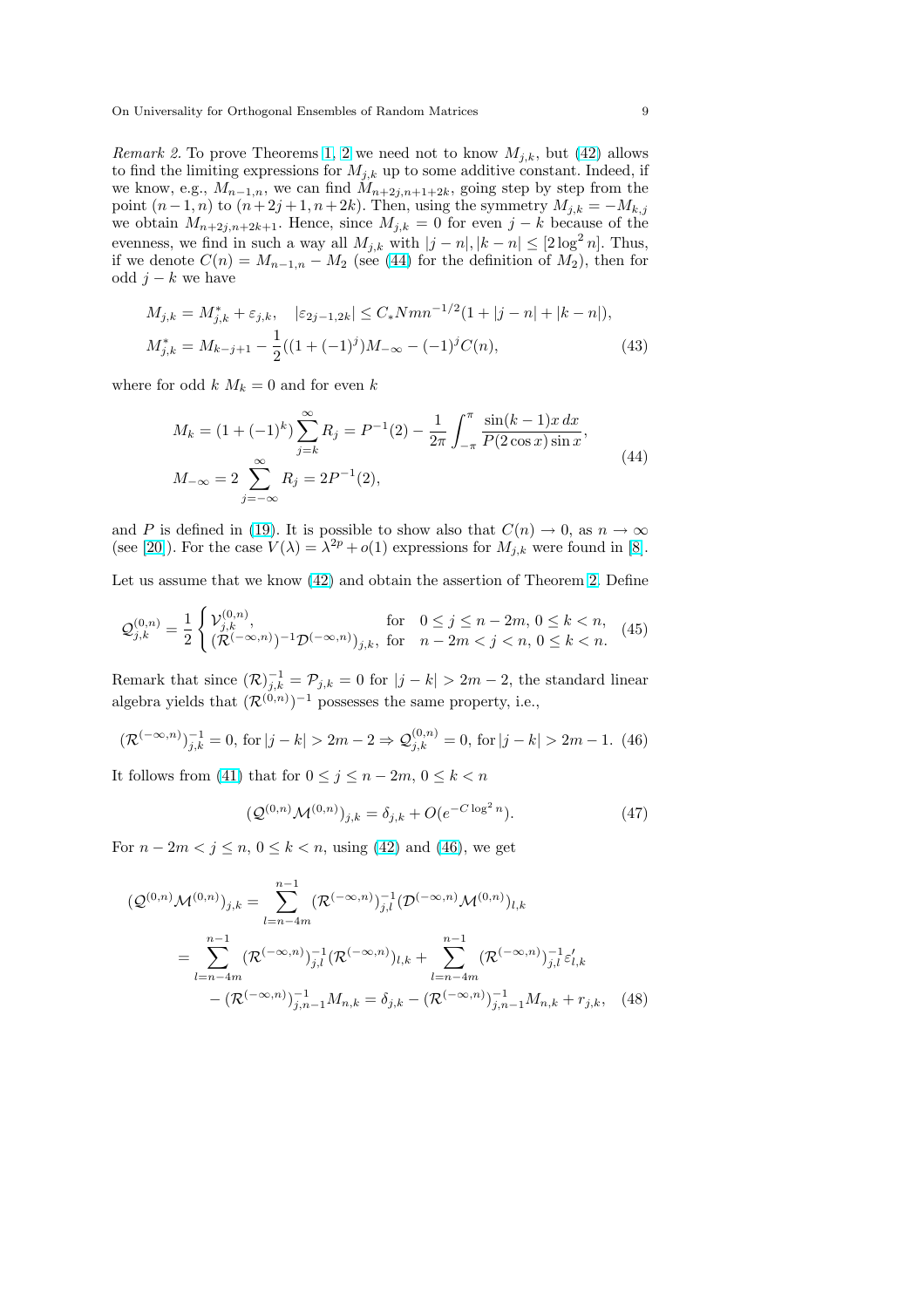<span id="page-9-0"></span>where  $\varepsilon'_{l,k}$  are defined in (42). According to (42),

$$
\sum_{k=0}^{n-1}|r_{j,k}|^2=\sum_{k=0}^{n-1}\bigg|\sum_{l=n-4m}^{n-1}(\mathcal{R}^{(-\infty,n)})^{-1}_{j,l}\varepsilon_{l,k}'\bigg|^2\leq CN^2m^3n^{-1}.
$$

Hence,

$$
\sum_{j=n-2m}^{n} \sum_{k=0}^{n-1} |r_{j,k}|^2 \le CN^2 m^4 n^{-1},\tag{49}
$$

and we obtain from  $(47)-(49)$ 

$$
\mathcal{Q}^{(0,n)}\mathcal{M}^{(0,n)} = \mathcal{I}^{(0,n)} - \Pi + \widetilde{\mathcal{E}}^{(0,n)}, \quad ||\widetilde{\mathcal{E}}^{(0,n)}|| \leq CNm^2n^{-1/2},\qquad(50)
$$

where

$$
\Pi x = \frac{1}{2}(x, \mu_1)a, \quad \text{with} \quad \mu_{1k} = M_{n,k}, \quad a = (\mathcal{R}^{(-\infty, n)})^{-1}e_{n-1}.
$$
 (51)

Note that by (46)  $a \in \mathcal{I}^{(n-2m,n)}\mathcal{H}$ .

Now let x be an eigenvector of  $\mathcal{M}^{(0,n)}$ , corresponding to the eigenvalue  $i\varepsilon_0$  $(||x|| = 1)$ . Since by definition (45)

$$
||Q^{(0,n)}|| \le \max\{||\mathcal{V}^{(0,n)}||, 2||(\mathcal{R}^{(0,n)})^{-1}||\} \le C_V,
$$

we have from (50)

$$
x = (x, \mu_1)a + y, \quad y = i\varepsilon_0 \mathcal{Q}^{(0,n)} x - \tilde{\mathcal{E}}^{(0,n)} x, \quad ||y|| \le 2C_V |\varepsilon_0|. \tag{52}
$$

But since  $\mathcal{M}^{(0,n)}$  is a skew symmetric matrix of even dimensionality with real entries, if  $i\varepsilon_0$  is its eigenvalue,  $-i\varepsilon_0$  is its eigenvalue too (if  $\varepsilon_0 = 0$ , then this eigenvalue has multiplicity at least 2). Thus, there exists an eigenvector  $x^{(1)}$  $(||x^{(1)}|| = 1)$  such that  $\mathcal{M}^{(0,n)}x^{(1)} = -i\varepsilon_0 x^{(1)}$  and (50) implies

$$
x^{(1)} = (x^{(1)}, \mu_1)a + y^{(1)}, \quad ||y^{(1)}|| \le 2C_V|\varepsilon_0|.
$$
 (53)

Now it is easy to see that for  $|\varepsilon_0| \leq C_V^*$  with some  $C_V^*$ , depending only on  $C_V$ , relations (52) and (53) contradict to the condition

 $(x, x^{(1)}) = 0$ 

valid for any eigenvectors of  $\mathcal{M}^{(0,n)}$ , corresponding to different eigenvalues. Thus, we conclude that  $||(\mathcal{M}^{(0,n)})^{-1}|| \leq |C_V^*|^{-1}$ .

Since  $\Pi$  from (50) satisfy the relation

$$
\Pi^2 = \lambda \Pi, \quad \text{with} \quad \lambda = (\mu_1, a), \tag{54}
$$

(50) and the bound  $||(\mathcal{M}^{(0,n)})^{-1}|| \leq |C_V^*|^{-1}$  imply  $|1 - \lambda| \geq C_V^*/2$ . Thus,

$$
(\mathcal{M}^{(0,n)})^{-1} = \mathcal{Q}^{(0,n)} + (1 - \lambda)^{-1} \Pi \mathcal{Q}^{(0,n)} + \tilde{\mathcal{E}}_1^{(0,n)},
$$
  
 
$$
||\tilde{\mathcal{E}}_1^{(0,n)}|| \leq CNm^{3/2} n^{-1/2}.
$$
 (55)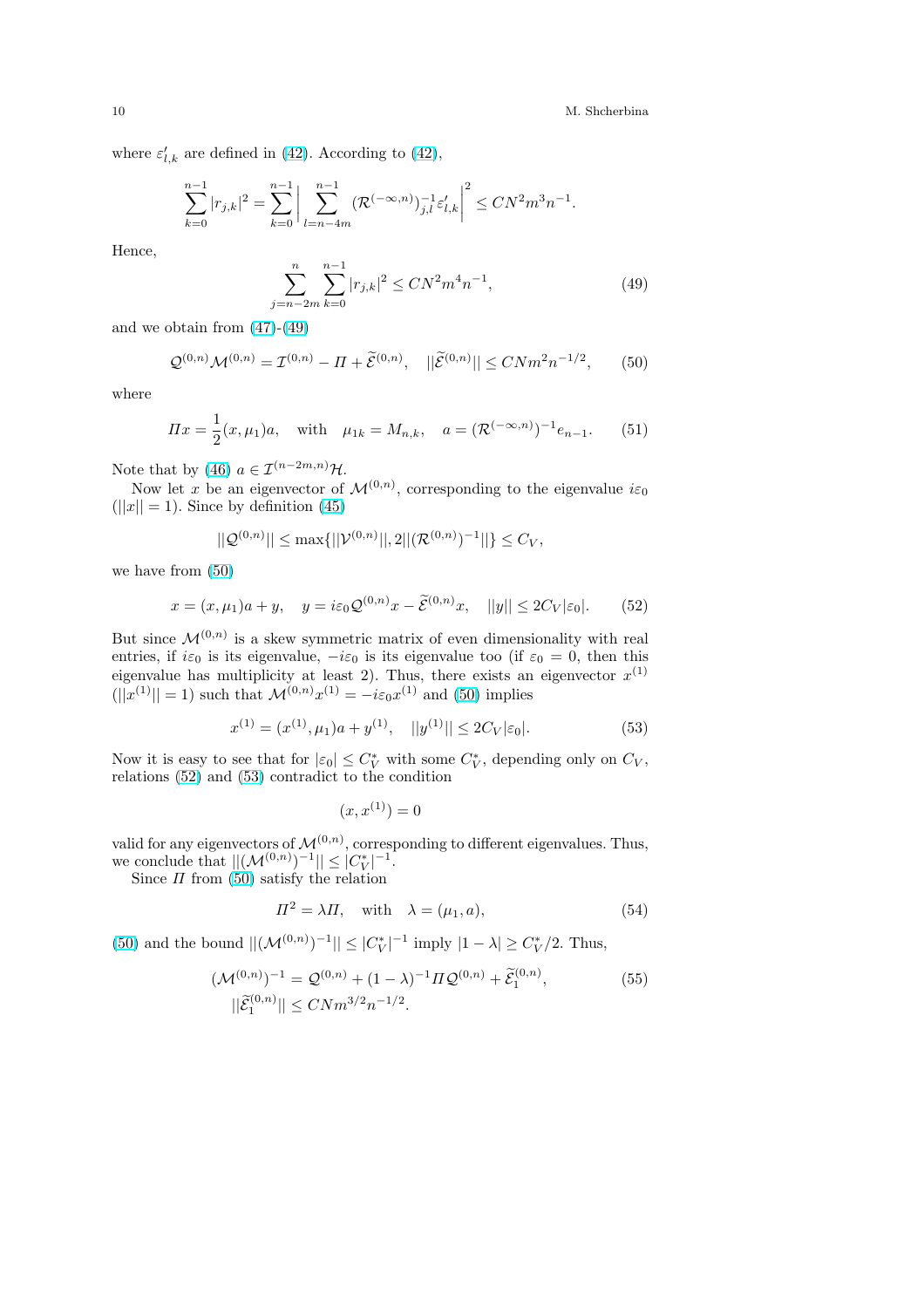<span id="page-10-0"></span>To finish the proof of Theorem 2 we are left to prove (42). Define  $\mathcal{V}^* =$  $\{V_{j,l}^*\}_{j,l=-\infty}^{\infty}$  with  $V_{j,l}^* = \text{sign}(l-j)V'(\mathcal{J}^*)_{j,l}$ , where  $\mathcal{J}^*$  is defined in (24). Then by the spectral theorem

$$
\mathcal{V}_{j,l}^{*} = \mathcal{V}_{j-l}^{*} = \frac{\text{sign}(l-j)}{2\pi} \int_{-\pi}^{\pi} dx V'(2\cos x) e^{i(j-l)x}.
$$
 (56)

The key point in the proof of (42) is the lemma:

Lemma 1. Under conditions of Theorem 1

$$
\mathcal{V}^* = \mathcal{PD} = \mathcal{DP},\tag{57}
$$

where  $P$  and  $D$  are defined in (2[1\) a](#page-7-0)nd (26) respectively. Moreo[ve](#page-4-0)r, taking  $N = 4 \log^2 n$ , we have

$$
\mathcal{V}_{j,k} = \mathcal{DP}_{j,k} + \widetilde{\varepsilon}_{j,k}, \quad |k - n| \le 2N, \ |j - n| \le 2N + 2m, \tag{58}
$$

where  $\widetilde{\varepsilon}_{j,k} = 0$ , if  $|j - k| > 2m - 1$  and

$$
|\tilde{\varepsilon}_{j,k}| \le CNmn^{-1}, \quad if \quad |j-k| \le 2m-1. \tag{59}
$$

We will use also

**Proposition 1.** For any  $j : |j - n| < 4N$ 

$$
||\epsilon \psi_j^{(n)}||_2^2 \le Cn^{-1}.\tag{60}
$$

Since  $\varepsilon$  is a bounded operator in  $L_2[-2-d/2, 2+d/2]$ , by (38), (58) and (38), we have for  $|k - n| < 2N$ 

$$
\frac{1}{2} \sum_{j} \mathcal{P}_{j,k}^{(0,\infty)} \left( \epsilon \psi_{j-1}^{(n)} - \epsilon \psi_{j+1}^{(n)} \right) = n^{-1} \psi_k^{(n)} + r_k,
$$
\n(61)

where  $O_2(.)$  is defined in (37) and for  $|k - n| < 2N$  we have by (60) and (59)

$$
r_k := \frac{1}{2} \sum_{|j-k| \le 2m-1} \widetilde{\varepsilon}_{j,k} \epsilon \psi_j^{(n)} + O_2(e^{-C \log^2 n}) = O_2(Nmn^{-3/2}).\tag{62}
$$

Let us extend (61) to all  $0 \leq k < \infty$ , choosing  $r_k$  for  $|k - n| \geq 2N$  in such a way to obtain for these  $k$  identical equalities:

$$
r_k := \sum_{j>0} \mathcal{P}_{j,k}^{(0,\infty)} \left( \epsilon \psi_{j-1}^{(n)} - \epsilon \psi_{j+1}^{(n)} \right) - \frac{1}{n} \psi_k^{(n)} = O_2(1). \tag{63}
$$

Applying  $(\mathcal{P}^{(0,\infty)})^{-1}$  to both sides of (61), we get

$$
\frac{1}{2} \left( \epsilon \psi_{j-1}^{(n)} - \epsilon \psi_{j+1}^{(n)} \right) = n^{-1} \sum_{k>0} (\mathcal{P}^{(0,\infty)})_{k,j}^{-1} \psi_k^{(n)} + \sum_{k>0} (\mathcal{P}^{(0,\infty)})_{k,j}^{-1} r_k = \Sigma_{1j} + \Sigma_{2j}.
$$
\n(64)

Now we need some facts from the theory of Jacobi matrices.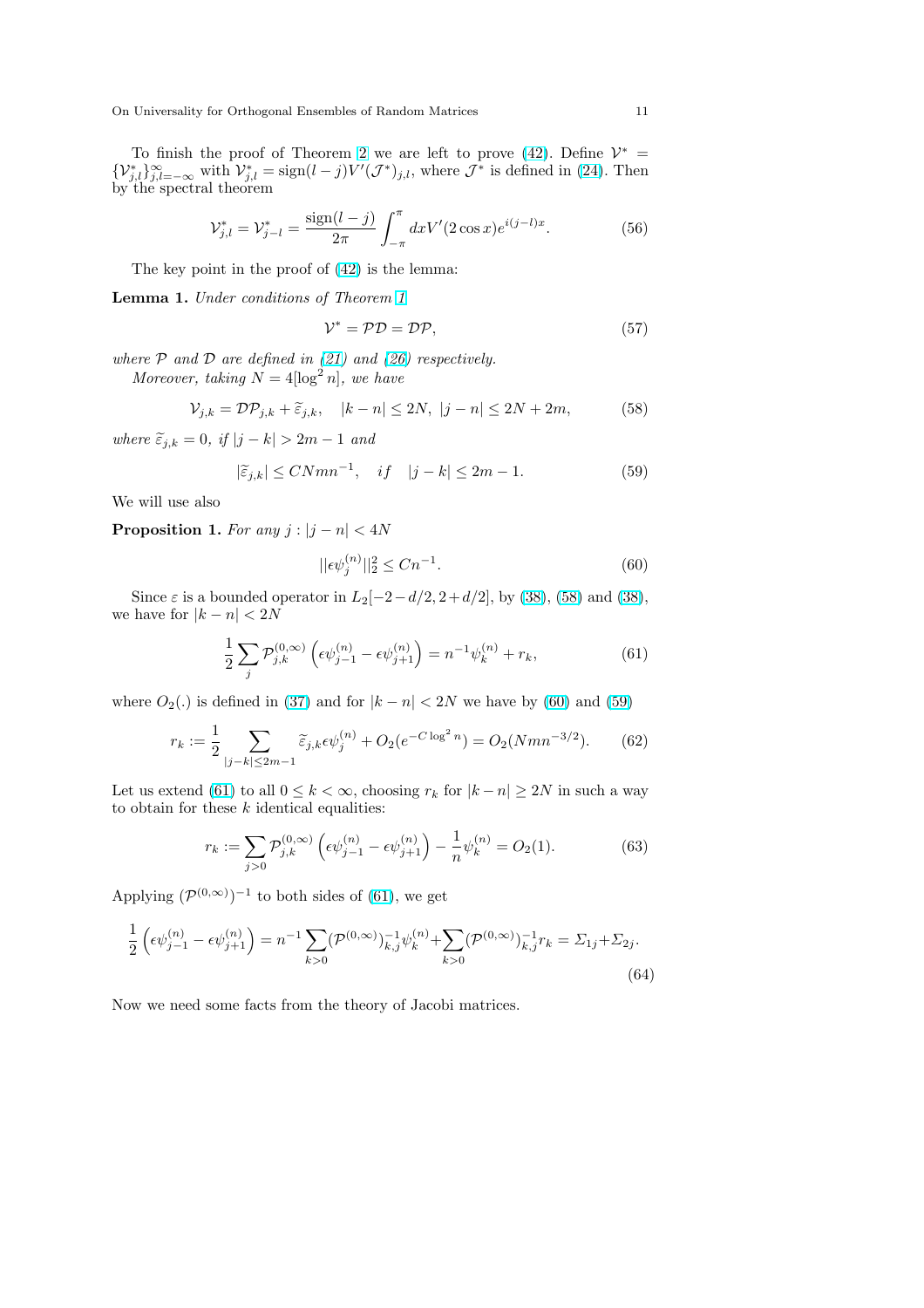<span id="page-11-0"></span>**Proposition 2.** Let J be a Jacobi matrix with entries  $|J_{j,j+1}| \leq 1 + d_1/4$  and Q be a bounded analytic function  $(|Q(z)| \leq C_0)$  in  $\Omega[d_1/2, d_2/2]$ . Then: (*i*) for any  $j, k$ 

$$
|Q(\mathcal{J})_{j,k}| \le Ce^{-d|j-k|};\tag{65}
$$

(ii) if  $\widetilde{\mathcal{J}}$  is another Jacobi matrix, satisfying the same conditions, then for any  $j, k \in (n_1, n_2)$ 

$$
|Q(\mathcal{J})_{j,k} - Q(\tilde{\mathcal{J}})_{j,k}| \leq C e^{-d|j-k|} \sup_{i \in [n_1, n_2)} |J_{i,i+1} - \tilde{J}_{i,i+1}|
$$
  
+ 
$$
C(e^{-d(|n_1-j|+|n_1-k|)} + e^{-d(|n_2-j|+|n_2-k|)}); \quad (66)
$$

(iii) if  $Q(\lambda) > \delta > 0$  for  $\lambda \in [-2 - d_1/2, 2 + d_1/2]$ , then for  $i, j \in (n_1, n_2)$ 

$$
\begin{aligned} |(Q(\mathcal{J})^{(n_1,n_2)})_{j,k}^{-1} - Q^{-1}(\mathcal{J})_{j,k}| \\ &\leq C \min \left\{ e^{-d|n_1 - j|} + e^{-d|n_2 - j|}, e^{-d|n_1 - k|} + e^{-d|n_2 - k|} \right\}, \quad (67) \end{aligned}
$$

where C and d depend only on  $d_1, d_2, C_0$  and  $\delta$ .

The proof of Proposition 2 is given at the end of Section 3.

Using (67) and (65) to estimate  $(\mathcal{P}^{(0,\infty)})_{j,k}^{-1}$  and (62)-(63) to estimate  $r_k$ , it is easy to obtain that uniformly in  $|j - n| \leq N$ 

$$
||\Sigma_{2j}||_2 \le C \sup_{|k-j| \le N} ||r_k||_2 + Ce^{-cN} \sup_k ||r_k||_2 \le C N m n^{-3/2}.
$$

Besides, it follows from (67) that uniformly in  $|j - n| \leq N$ 

$$
\Sigma_{1j} - \sum_{k>0} \mathcal{P}_{j,k}^{-1} \psi_k^{(n)}(\lambda) = O_2(e^{-cn}).
$$

Hence, we obtain

$$
\epsilon \psi_{j-1}^{(n)} - \epsilon \psi_{j+1}^{(n)} = 2n^{-1} \sum_{k>0} R_{j,k} \psi_k^{(n)} + O_2(Nmn^{-3/2}).
$$
 (68)

Multiplying the relation by  $n\psi_k^{(n)}$ , we get (42).  $\Box$ 

Corollary 1. Under conditions of Theorem 1

$$
(\mathcal{M}^{(0,n)})_{j,k}^{-1} = \mathcal{Q}_{j,k}^{(0,n)} + \frac{1}{2} a_j b_k + O(n^{-1/2} \log^6 n), \tag{69}
$$

where  $\mathcal{Q}^{(0,n)}$ , a are defined by (45) and (51) [r](#page-4-0)espectively, and

$$
b_k = ((\mathcal{R}^{(-\infty,n)})^{-1}r^*)_k, \quad r^*_{n-i} = R_i \tag{70}
$$

with  $R_i$  defined by  $(22)$ .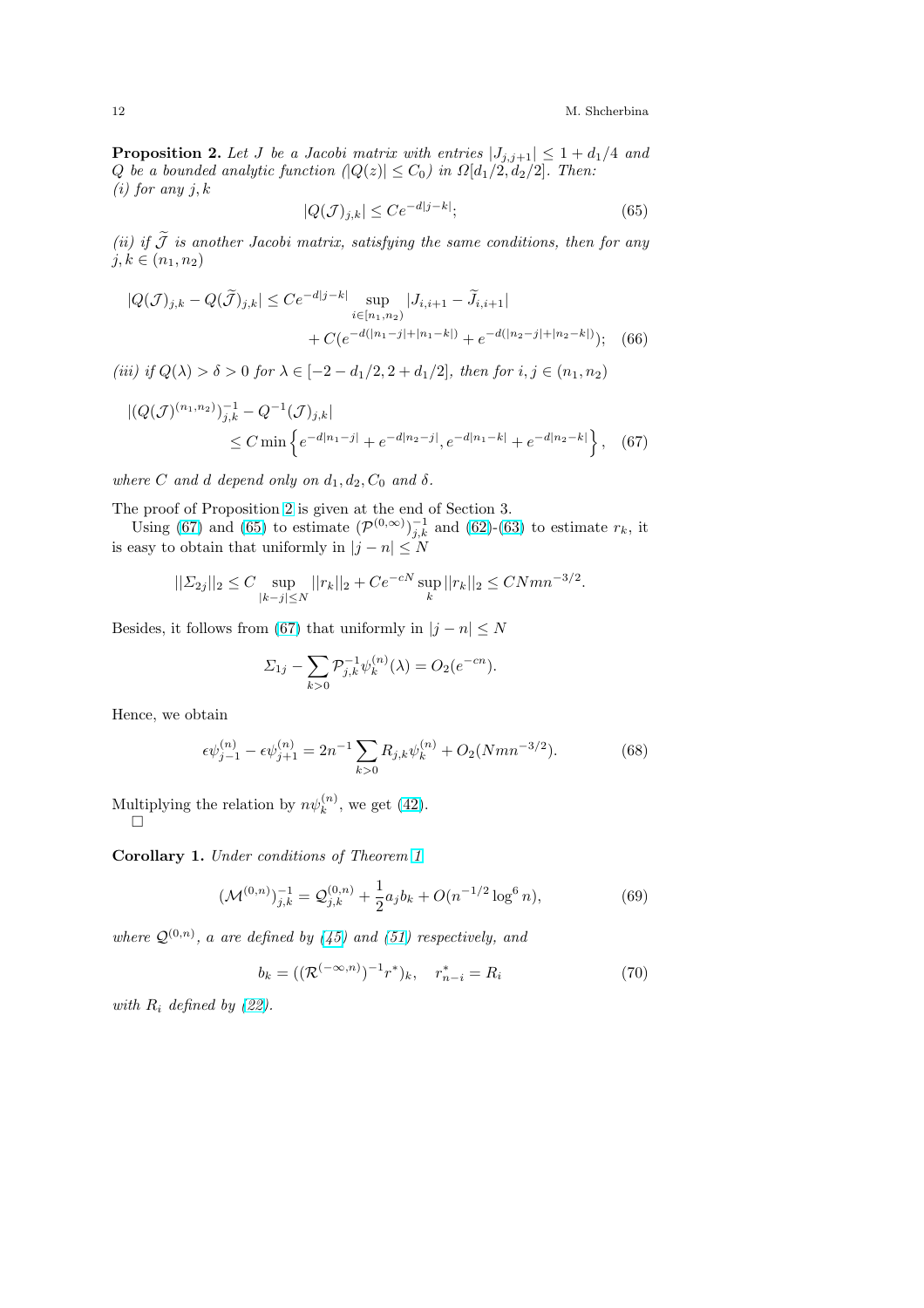<span id="page-12-0"></span>On Universality for Orthogonal Ensembles of Random Matrices 13

*Proof of Corollary 1.* Using (55) we have for any  $x \in \mathcal{I}^{(n-2m,n)}\mathcal{H}$ ,  $||x|| \leq 1$ 

$$
2(\mathcal{M}^{(0,n)})^{-1}x = ((\mathcal{R}^{(-\infty,n)})^{-1}\mathcal{D}^{(-\infty,n)})x + (\nu,x)a + O(n^{-1/2}\log^6 n), \quad (71)
$$

where a is defined by (51),  $\nu$  is some unknown vector and we write  $x = O(\varepsilon_n)$ , if  $||x|| = O(\varepsilon_n)$ .

Making transposition of both sides of the last equation (recall that  $\mathcal{M}^{(0,n)T} = -\mathcal{M}^{(0,n)}$  and  $\mathcal{D}^{(-\infty,n)T} = -\mathcal{D}^{(-\infty,n)}$ , we get for any  $x \in \mathcal{I}^{(n-2m,n)}\mathcal{H}$ 

$$
-2(\mathcal{M}^{(0,n)})^{-1}x = -(\mathcal{D}^{(-\infty,n)}(\mathcal{R}^{(-\infty,n)})^{-1})x + (x,a)\nu + O(n^{-1/2}\log^6 n).
$$
\n(72)

Subtracting (71) from (72) we have

$$
[(\mathcal{R}^{(-\infty,n)})^{-1}, \mathcal{D}^{(-\infty,n)}]x = -(a,x)\nu - (\nu,x)a + O(n^{-1/2}\log^6 n),
$$
 (73)

where the symbol [., .] means the commutator.

On the other hand, it is easy to see that

$$
[\mathcal{D}^{(-\infty,n)}, \mathcal{R}^{(-\infty,n)}]x = (x, r^*)e_{n-1} + (x, e_{n-1})r^*,
$$

where  $r^*$  is defined in (70). Hence,

$$
[(\mathcal{R}^{(-\infty,n)})^{-1}, \mathcal{D}^{(-\infty,n)}]x = -(x,a)b - (x,b)a,
$$

with  $a, b$  defined in (51) and (70). Using the last relation and (73), we obtain that for any  $x \in \mathcal{I}^{(n-2m,n)}\mathcal{H}$  $x \in \mathcal{I}^{(n-2m,n)}\mathcal{H}$  $x \in \mathcal{I}^{(n-2m,n)}\mathcal{H}$ 

$$
(x, a)b + (x, b)a = (a, x)\nu + (\nu, x)a + O(n^{-1/2}\log^{6} n).
$$
 (74)

Taking an arbitrary x [su](#page-9-0)ch that  $(a, x) = (b, x) = 0$ , we get that

$$
\nu = \lambda_1 a + \lambda_2 b + O_2(n^{-1/2} \log^6 n)
$$

Using this expression in (74), we obtain  $\lambda_1 = O(n^{-1/2} \log^6 n)$ ,  $\lambda_2 = 1 - O(n^{-1/2} \log^6 n)$ . These relations combined with (71) prove (69).  $\Box$ 

Proof of Theorem 1. Substituting (69) in (11) and using (38), we obtain

$$
S_n(\lambda, \mu) = K_{n,2}(\lambda, \mu) + nr_n(\lambda, \mu), \tag{75}
$$

where  $K_{n,2}(\lambda,\mu)$  is defined by (6) and

$$
r_n(\lambda, \mu) = \sum_{j,k=-2m+1}^{2m-1} r_{j,k} \psi_{n-j}^{(n)}(\lambda) (\epsilon \psi_{n-j}^{(n)}) (\mu), \quad |r_{j,k}| \le C. \tag{76}
$$

According to the result of [23], to prove the weak convergence of all correlation functions it is enough to prove the weak convergence of cluster functions, which have the form

$$
R_n(s_1,\ldots,s_k) = \frac{\text{Tr}K_{n,1}(\lambda_0 + \frac{s_1}{n\rho(\lambda_0)}, \lambda_0 + \frac{s_2}{n\rho(\lambda_0)})\ldots K_{n,1}(\lambda_0 + \frac{s_1}{n\rho(\lambda_0)}, \lambda_0 + \frac{s_1}{n\rho(\lambda_0)})}{(n\rho(\lambda_0))^k},\tag{77}
$$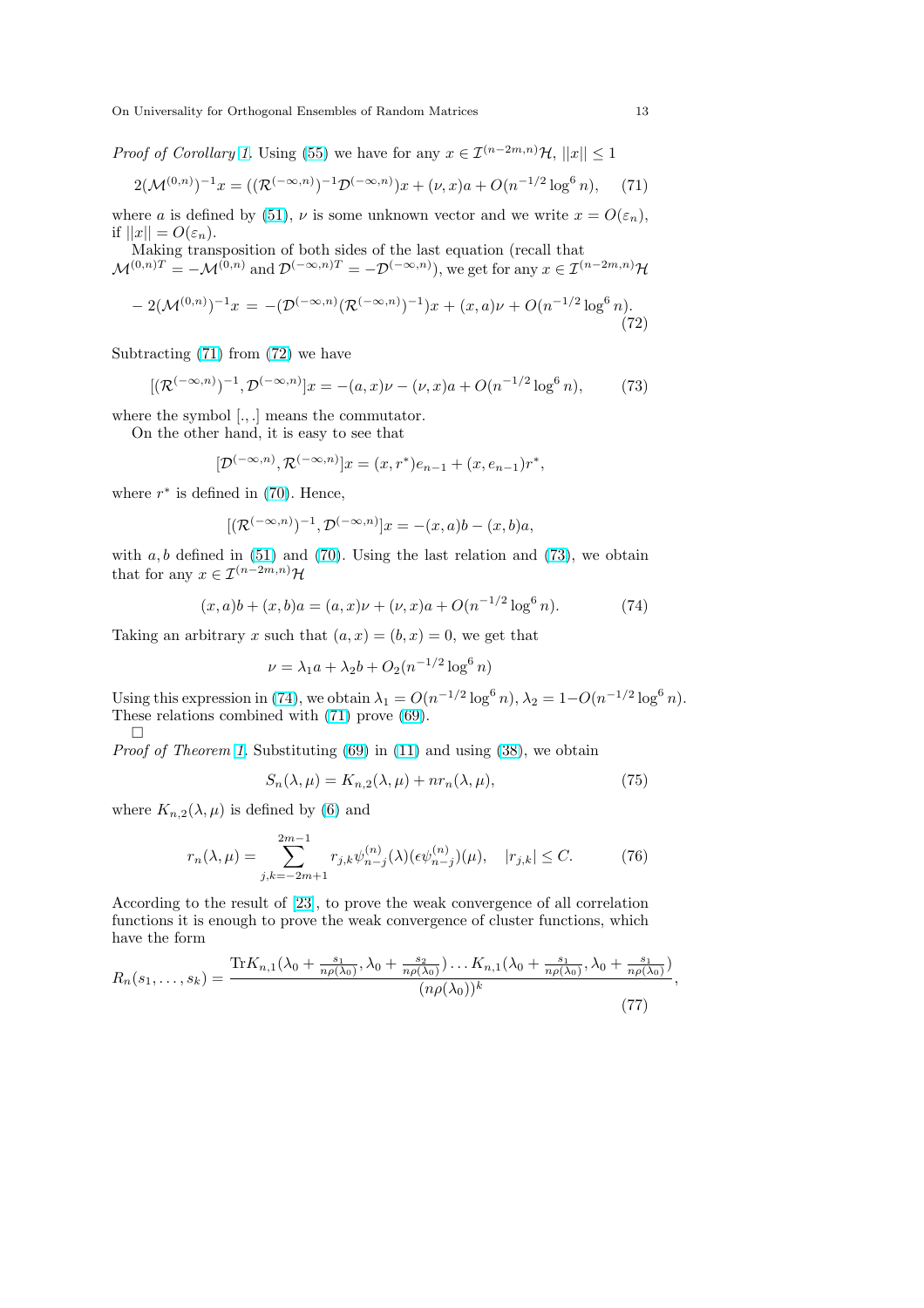<span id="page-13-0"></span>where the matrix kernel  $K_{n,1}(\lambda,\mu)$  has the form (10) with

$$
Sd_n(\lambda, \mu) = -n^{-1} \frac{\partial}{\partial \mu} S_n(\lambda, \mu), \quad IS_n(\lambda, \mu) = n \int \epsilon(\lambda - \lambda') S_n(\lambda', \mu) d\lambda'.
$$

Define similarly

$$
Kd_{n,2}(\lambda,\mu) = n^{-1} \frac{\partial}{\partial \mu} K_{n,2}(\lambda,\mu), \quad IK_{n,2}(\lambda,\mu) = n \int \epsilon(\lambda - \lambda') K_{n,2}(\lambda',\mu) d\lambda'
$$
  

$$
r d_n(\lambda,\mu) = -n^{-1} \frac{\partial}{\partial \mu} r_n(\lambda,\mu), \quad Ir_n(\lambda,\mu) = n \int \epsilon(\lambda - \lambda') r_n(\lambda',\mu) d\lambda'.
$$
 (78)

**Lemma 2.** Under conditions of Theorem 1 uniformly in  $|k - n| \leq 2\left[\log^2 n\right]$  and  $\lambda \in [-2 + \delta, 2 - \delta]$ 

$$
|\epsilon \psi_k^{(n)}(\lambda)| \le C \left[ n^{-1} + (1 - (-1)^k) n^{-1/2} \right]. \tag{79}
$$

Moreover, for any compact  $K \subset \mathbb{R}$  unifor[ml](#page-4-0)y in  $s_1, s_2 \in \mathbb{K}$ 

$$
\left| \left( \frac{\partial}{\partial s_1} + \frac{\partial}{\partial s_2} \right) K_{n,2} (\lambda_0 + s_1/n, \lambda_0 + s_2/n) \right| \le C, \tag{80}
$$

$$
n^{-1}IK_{n,2}(\lambda_0 + s_1/(n\rho(\lambda_0)), \lambda_0 + s_2/(n\rho(\lambda_0))) \to \epsilon K_{\infty,2}^{(0)}(s_1 - s_2). \tag{81}
$$

Since in (75)-(76)  $r_{j,k} = 0$ , if both j, k are odd, the bounds (79) and relations (75)-(76) yield that uniformly in  $s_1, s_2 \in \mathbb{K}$ 

$$
\left\| \frac{1}{n} K_{n,1}(\lambda_0 + \frac{s_1}{n \rho(\lambda_0)}, \lambda_0 + \frac{s_2}{n \rho(\lambda_0)}) - \frac{1}{n} \widetilde{K}_{n,1}(\lambda_0 + \frac{s_1}{n \rho(\lambda_0)}, \lambda_0 + \frac{s_2}{n \rho(\lambda_0)}) \right\| \le o(1),\tag{82}
$$

[whe](#page-12-0)r[e](#page-12-0)

$$
\widetilde{K}_{n,1}(\lambda,\mu) = \begin{pmatrix} K_{n,2}(\lambda,\mu) & K d_{n,2} S_n(\lambda,\mu) \\ IK_{n,2}(\lambda,\mu) - \epsilon(\lambda-\mu) & K_{n,2}(\mu,\lambda) \end{pmatrix}
$$

Hence, we can replace  $K_{n,1}$  by  $\widetilde{K}_{n,1}$  in (77). Then, using integration by parts and (80), we obtain that the integral

$$
I(a,b) = \int_a^b \dots \int_a^b R_n(s_1, \dots s_k) ds_1 \dots ds_k
$$

can be represented as a finite sum of the terms:

$$
T(a,b;k_1,\ldots,k_p;l_1,\ldots,l_q) = \int_a^b \ldots \int_a^b ds_1 \ldots ds_k F_1(s_1,s_2) \ldots F_k(s_k,s_1)
$$

$$
(\delta(s_{k_1} - a) - \delta(s_{k_1} - b) + \cdots + \delta(s_{k_p} - a) - \delta(s_{k_p} - b)), \quad (83)
$$

where

$$
F_i(s,s') = \frac{1}{n\rho(\lambda_0)} \begin{cases} IK_{n,2}(\lambda_0 + \frac{s}{n\rho(\lambda_0)}, \lambda_0 + \frac{s'}{n\rho(\lambda_0)}) - \epsilon(s_1 - s_2), i = l_1, \dots, l_q, \\ K_{n,2}(\lambda_0 + \frac{s}{n\rho(\lambda_0)}, \lambda_0 + \frac{s'}{n\rho(\lambda_0)}), \end{cases} \text{otherwise.}
$$

Using the result of [14] and (81) we can take the limit  $n \to \infty$  in each of these term. Theorem 1 is proved.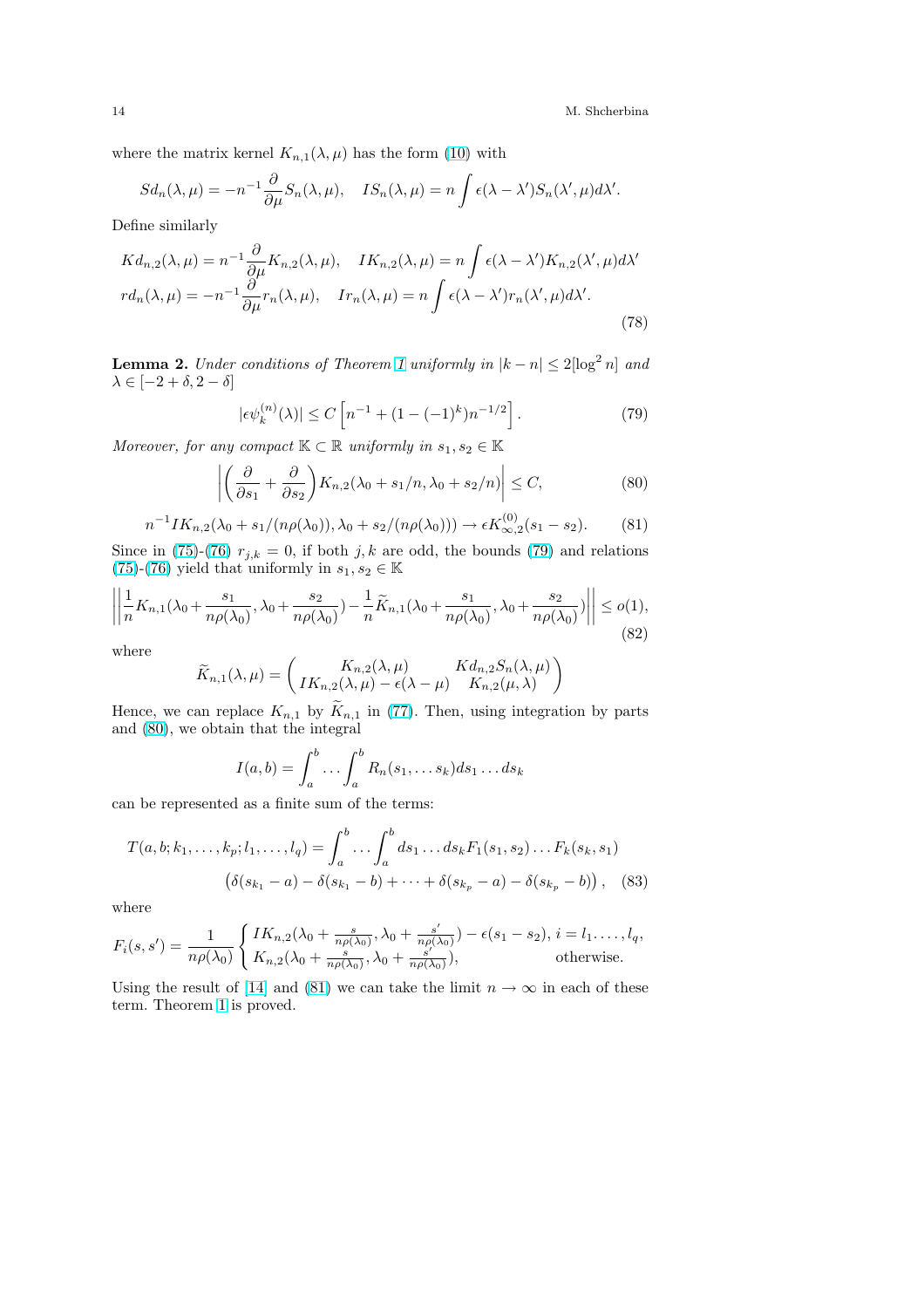## <span id="page-14-0"></span>3. Auxiliary results

Proof of Lemma 1. According to the standard theory of Toeplitz matrices

$$
\mathcal{V}_{k,j}^* = \mathcal{V}_{k-j}^* = \frac{1}{2\pi} \int_{-\pi}^{\pi} e^{i(k-j)x} \widetilde{\mathcal{V}}(x) dx,
$$

where

$$
\widetilde{\mathcal{V}}(x) = 2 \sum_{k=1}^{\infty} V'_k \sin kx, \quad V'_k = \frac{1}{2\pi} \int_{-\pi}^{\pi} e^{ikx} V'(2\cos x) dx,\tag{84}
$$

and to prove (57) it is enough to prove that

$$
\widetilde{\mathcal{V}}(x) = 2\sin x \cdot P(2\cos x). \tag{85}
$$

Replacing in (19)  $z \to 2\cos x$ ,  $2\cos y \to (\zeta + \zeta^{-1})$ ,  $dy \to (i\zeta)^{-1}d\zeta$  and using the Cauchy theor[em,](#page-10-0) we get

$$
P(2\cos x) = \frac{1}{2\pi i} \oint_{|\zeta|=1+\delta} \frac{V'(\zeta + \zeta^{-1}) - V'(2\cos x)}{\zeta + \zeta^{-1} - 2\cos x} \zeta^{-1} d\zeta =
$$
  

$$
\frac{1}{2\pi i} \oint_{|\zeta|=1+\delta} \frac{\sum V'_k(\zeta^k + \zeta^{-k})d\zeta}{(\zeta - e^{ix})(\zeta - e^{-ix})} = \frac{1}{2\pi i} \oint_{|\zeta|=1+\delta} \frac{\sum V'_k \zeta^k d\zeta}{(\zeta - e^{ix})(\zeta - e^{-ix})}
$$
  

$$
= \sum_k V'_k \frac{\sin kx}{\sin x} = \frac{\widetilde{V}(x)}{2\sin x}.
$$

Since V' is a polynomial of  $(2m-1)$ th degree,  $V'(\mathcal{J})_{j,k} = 0$  for  $|j - k| \geq 2m$ and

$$
|V'(\mathcal{J}^{(n)})_{j,k} - V'(\mathcal{J}^*)_{j,k}| \leq Cm \max_{|l-k| \leq 2m} \{|J_l^{(n)} - 1|\}.
$$

This bound implies (59).  $\square$ 

Proof of Proposition 2. To prove (60) we use the result of [7], according to which for any  $\delta > 0$  and any  $\lambda \in (-2 + \delta, 2 - \delta)$  and  $|k| \leq 16 \lceil \log^2 n \rceil$ 

$$
\psi_{n+k}(\lambda) = \frac{2 + \varepsilon_{n+k}}{\sqrt{2\pi}|4 - \lambda^2|^{1/4}} \cos\left(n\pi \int_{\lambda}^2 \rho(\mu)d\mu + k\gamma(\lambda) + \theta(\lambda) + o(1)\right) + O(n^{-1}),\tag{86}
$$

where  $\varepsilon_{n+k} \to 0$  does not depend on  $\lambda$ ,  $\rho(\lambda)$  is the limiting IDS, and  $\gamma(\lambda)$ ,  $\theta(\lambda)$ are smooth functions in  $(-2, 2)$ .

Moreover, it follows from the result of [7] that there exists  $\delta > 0$  such that for  $|\lambda \mp 2| \leq \delta$ 

$$
\psi_{n+k}(\lambda) = n^{1/6} (B_1 + O(k/n)) \text{Ai}\left(n^{2/3} \left(\Phi_{\pm}(\lambda \mp 2) + k \gamma_{\pm}^{(1)}(\lambda)/n\right)\right) + n^{-1/6} (B_2 + O(k/n)) \text{Ai}'\left(n^{2/3} \left(\Phi_{\pm}(\lambda \mp 2) + k \gamma_{\pm}^{(2)}/n\right)\right) + O(n^{-1}),
$$
\n(87)

where Ai is the Airy function,  $B_1, B_2$  are some uniformly bounded constants,  $\Phi_+, \gamma_+^{(1)}, \gamma_+^{(2)}$  are some functions analytic in  $(2-\delta, 2+\delta), \Phi_-, \gamma_-^{(1)}, \gamma_-^{(2)}$  are some functions analytic in  $(-2 - \delta, -2 + \delta)$  and  $\Phi'_{+}(2) \neq 0, \Phi'_{-}(-2) \neq 0$ .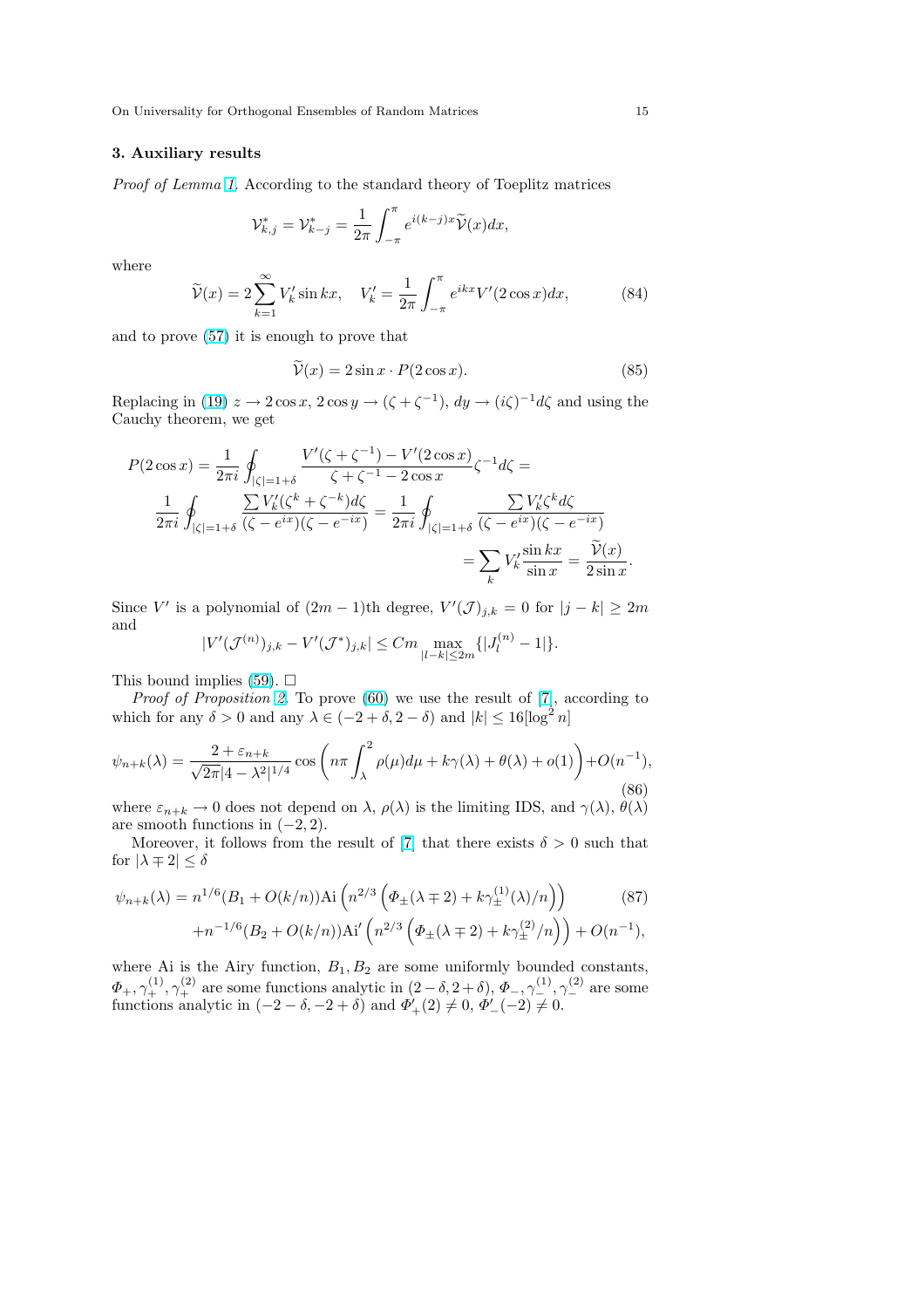Integrating (86) and (87), we get

$$
|\epsilon \psi_{n+k}(\lambda)| \le Cn^{-1/2},\tag{88}
$$

whichimplies  $(60)$  $(60)$ .

 $\Box$ 

*Proof of Lemma 2.* Integrating the first line of (86) between 0 and  $\lambda$ , we get

$$
|\epsilon \psi_{n-k}^{(n)}(\lambda)-\epsilon \psi_{n-k}^{(n)}(0)|\leq Cn^{-1}.
$$

Then, using the fact that  $(\epsilon f)(0) = 0$  for even f, we get (79) for even k (recall, that  $n$  is even). For [o](#page-13-0)dd  $k$  the above inequality im[ply](#page-14-0)

$$
||\epsilon \psi_{n-k}^{(n)}||_2 \geq C |\epsilon \psi_{n-k}^{(n)}(0)| + C m^2 n^{-1}.
$$

Combining the above bounds with (88), we get (79).

Inequality (80) follows from the result [14] (see Lemma 7), according to which

$$
\left| \left( \frac{\partial}{\partial s_1} + \frac{\partial}{\partial s_2} \right) K_{n,2} (\lambda_0 + s_1/n, \lambda_0 + s_2/n) \right| \le C \left( n^{-1} |s_1 - s_2|^2 + |\psi_n^{(n)}(\lambda_0 + s_1/n)|^2 + |\psi_{n-1}^{(n)}(\lambda_0 + s_1/n)|^2 + |\psi_n^{(n)}(\lambda_0 + s_2/n)|^2 + |\psi_{n-1}^{(n)}(\lambda_0 + s_2/n)|^2 \right).
$$

Since by(86)  $\psi_n^{(n)}$ ,  $\psi_{n-1}^{(n)}$  are uniformly bounded in each compact  $\mathbb{K} \subset (-2,2)$ , we obtain (81).

To prove (81) we use the Christoffel-Darboux formula, which gives us

$$
n^{-1}IK_{n,2}(\lambda,\mu) = \int_{|\lambda'-\lambda_0| \ge \delta'} \epsilon(\lambda-\lambda') \frac{\psi_n^{(n)}(\lambda')\psi_{n-1}^{(n)}(\mu) - \psi_{n-1}^{(n)}(\lambda')\psi_n^{(n)}(\mu)}{\lambda'-\mu} d\lambda'
$$
  
+ 
$$
\int_{|\lambda'-\lambda_0| \le \delta'} \epsilon(\lambda-\lambda') \frac{\psi_n^{(n)}(\lambda')\psi_{n-1}^{(n)}(\mu) - \psi_{n-1}^{(n)}(\lambda')\psi_n^{(n)}(\mu)}{\lambda'-\mu} d\lambda' = I_1 + I_2 \quad (89)
$$

Integrating by parts (we use again that  $\psi_k^{(n)} = (\epsilon \psi_k^{(n)})'$ ) and taking into account (88), we get

$$
\begin{aligned} |I_1| \leq C\delta^{-1}n^{-1/2} + \delta^{-2}\int_{-L}^{L}(|\epsilon\psi_n^{(n)}(\lambda')| + |\epsilon\psi_{n-1}^{(n)}(\lambda')|)d\lambda' \\ \leq C\delta^{-1}n^{-1/2} + C\delta^{-2}(||\epsilon\psi_{n-1}^{(n)}||_2 + ||\epsilon\psi_n^{(n)}||_2) = O(n^{-1/2}). \end{aligned}
$$

To find  $I_2$  observe that (86) yields for  $\lambda, \mu \in (-2 + \varepsilon, 2 - \varepsilon)$ 

$$
n^{-1}K_{n,2}(\lambda,\mu) = R(\lambda) \frac{\sin\left(n\pi \int_{\mu}^{\lambda} \rho(\lambda')d\lambda'\right)}{n(\lambda-\mu)} (1+(\lambda-\mu)\phi_1(\lambda,\mu))
$$
  
+
$$
n^{-1}\cos\left(n\pi \int_{\mu}^{\lambda} \rho(\lambda')d\lambda'\right)\phi_2(\lambda,\mu) + n^{-1}\cos\left(n\pi (\int_2^{\lambda} + \int_2^{\mu})\rho(\lambda')d\lambda'\right)\phi_3(\lambda,\mu),
$$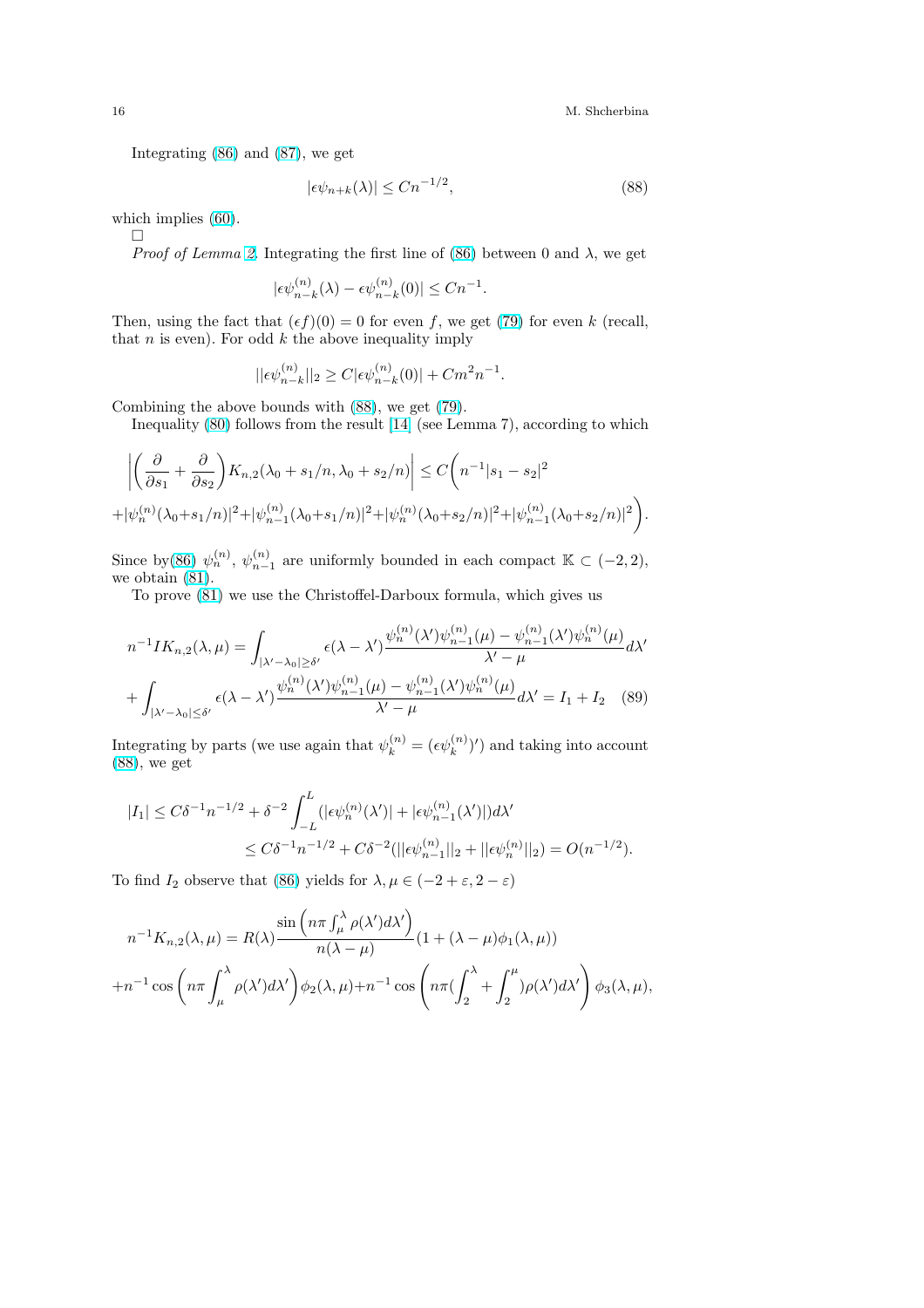where R and  $\phi_1, \phi_2, \phi_3$  are smooth functions of  $\lambda$ . Hence, using the Riemann-Lebesgue theorem to estimate integrals with  $\phi_i(\lambda, \mu)$ , we obtain

$$
I_2 = \int_{-n\delta'}^{n\delta'} ds' \epsilon(s_1 - s')R(\lambda_0 + s'/n) \frac{\sin\left(n\pi \int_{\lambda_0 + s'/n}^{\lambda_0 + s'/n} \rho(\lambda')d\lambda'\right)}{s' - s_2} + o(1).
$$

Now we split here the integration domain in two parts:  $|s'| \leq A$  and  $|s'| \geq A$ and take the limits  $n \to \infty$  and then  $A \to \infty$ . Relation (81) follows.

 $\Box$ 

Proof of Proposition 2. Assertion (i) follows from the spectral theorem, according to which

$$
Q(\mathcal{J})_{j,k} = \frac{1}{2\pi i} \oint_{d(z)=d} R_{j,k}(z) Q^{-1}(z) dz,
$$
\n(90)

and the bound, valid for the resolvent  $R(z) = (\mathcal{J} - z)^{-1}$  of any Jacobi matrix  $\mathcal J,$  satisfying conditions of the proposition (see [17])

$$
|R_{j,k}| \le \frac{C}{d(z)} e^{-C d(z)|j-k|}, \quad d(z) = \text{dist}\left\{z, [-2 - d_1/2, 2 + d_1/2] \right\}.
$$
 (91)

To prove assertion (ii) consider

$$
\mathcal{J}(n_1, n_2) = \mathcal{J}^{(n_1, n_2)} + \mathcal{J}^{(-\infty, n_1)} + \mathcal{J}^{(n_2, \infty)}, \quad \widetilde{\mathcal{J}}(n_1, n_2) = \widetilde{\mathcal{J}}^{(n_1, n_2)} + \widetilde{\mathcal{J}}^{(-\infty, n_1)} + \widetilde{\mathcal{J}}^{(n_2, \infty)}
$$

and denote

$$
R^{(1)}(z) = (\mathcal{J}(n_1, n_2) - z)^{-1}, \quad R^{(2)}(z) = (\widetilde{\mathcal{J}}(n_1, n_2) - z)^{-1}, \quad \widetilde{R}(z) = (\widetilde{\mathcal{J}} - z)^{-1}.
$$

It is evident that for  $n_1 \leq j, k \leq n_2$  and  $z \notin [-2, 2]$ 

$$
R_{j,k}^{(1)}(z) = (\mathcal{J}^{(n_1,n_2)} - z)_{j,k}^{-1}, \quad R_{j,k}^{(2)}(z) = (\widetilde{\mathcal{J}}^{(n_1,n_2)} - z)_{j,k}^{-1}.
$$

Then, using the resolvent identity

$$
H_1^{-1} - H_2^{-1} = H_1^{-1}(H_2 - H_1)H_2^{-1}
$$
\n<sup>(92)</sup>

and (91), we get

$$
|R_{j,k}^{(1)}(z) - R_{j,k}^{(2)}(z)| \le C \sup_{i \in [n_1, n_2)} |J_{i,i+1} - \widetilde{J}_{i,i+1}| \frac{e^{-d(z)|j-k|/2}}{d^2(z)}.
$$

On the other hand, by (92) and (91), we obtain

$$
|R_{j,k} - R_{j,k}^{(1)}| \le |R_{j,n_1+1}R_{n_1,k}^{(1)}| + |R_{j,n_1}R_{n_1+1,k}^{(1)}| + |R_{j,n_2}R_{n_2-1,k}^{(1)}| + |R_{j,n_2-1}R_{n_2,k}^{(1)}|
$$
  

$$
\le \frac{C}{d^2(z)} \left(e^{-d(z)(|n_1-j|+|n_1-k|)} + e^{-d(z)(|n_2-j|+|n_2-k|)}\right).
$$

Similar bound is valid for  $|\widetilde{R}_{j,k} - R_{j,k}^{(2)}|$ . Then (91) and (90) yield (66).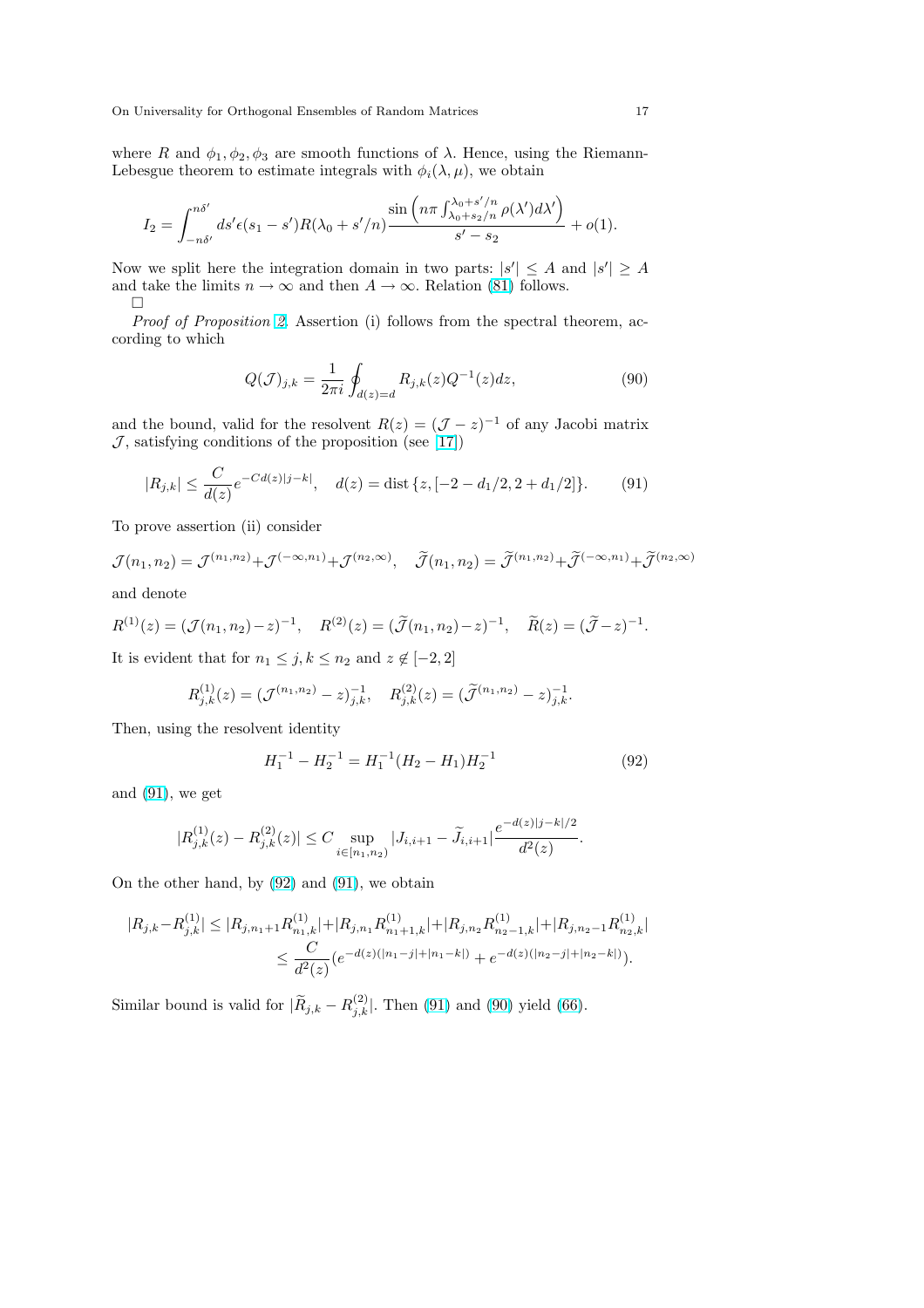<span id="page-17-0"></span>To prove assertion (iii) observe that  $x_j = (Q(\mathcal{J})^{(n_1,n_2)})_{j,k}^{-1}$  is the solution of the infinite linear system:

$$
\sum Q(\mathcal{J})_{i,j} x_j = \delta_{i,k},
$$
  
\n $i \in [n_1, n_2),$   
\n $j \in [n_1, n_2),$   
\n $i \in [n_1, n_2),$   
\n $j, j, k, i \notin [n_1, n_2).$ 

Hence,

$$
(Q(\mathcal{J})^{(n_1,n_2)})_{j,k}^{-1} = Q^{-1}(\mathcal{J})_{j,k} + \sum_{i \notin [n_1,n_2)} Q^{-1}(\mathcal{J})_{j,i} r_i
$$

Now, using assertion (i), we obtain (67).

 $\Box$ 

Acknowledgements. The author thanks P.Deift, T.Kriecherbauer and L.Pastur for the fruitful discussion. The author would like to thank also the unknown referee for the suggestion which helpe[d to](#page-11-0) simplify the proof of Theorem 2. The author acknowledges the INTAS Research Network 03-51-6637 for the financial support.

#### References

- 1. Albeverio, S., Pastur, L., Shcherbina, M.: On Asymptotic Properties of the Jacobi Matrix Coefficients. Matem. Fizika, Analiz, Geometriya 4, 263-277 (1997)
- 2. Albeverio, S., Pastur, L., Shcherbina, M.: On the  $1/n$  expansion for some unitary invariant ensembles of random matrices. Commun. Math. Phys. 224, 271-305 (2001)
- 3. Boutet de Monvel, A., Pastur L., Shcherbina M.: On the statistical mechanics approach in the random matrix theory. Integrated density of states. J. Stat. Phys. 79, 585-611 (1995)
- 4. Claeys, T., Kuijalaars, A.B.J.: Universality of the double scaling limit in random matrix models, Comm. Pure Appl. Math. 59, 1573-1603 (2006)
- 5. P. Deift, T. Kriecherbauer, K. T.- R. McLaughlin: New results on the equilibrium measure for logarithmic potentials in the presence of an external field, J. Approx. Theory 95, 388– 475 (1998)
- 6. Deift, P., Kriecherbauer, T., McLaughlin, K., Venakides, S., Zhou, X.: Uniform asymptotics for polynomials orthogonal with respect to varying exponential weights and applications to universality questions in random matrix theory. Commun. Pure Appl. Math. 52, 1335-1425 (1999)
- 7. Deift, P., Kriecherbauer, T., McLaughlin, K., Venakides, S., Zhou, X.: Strong asymptotics of orthogonal polynomials with respect to exponential weights. Commun. Pure Appl. Math. 52, 1491-1552 (1999)
- 8. Deift, P., Gioev, D.: Universality in random matrix theory for orthogonal and symplectic ensembles. Int. Math. Res. Papers.2007; 004-116
- 9. Deift, P., Gioev, D.: Universality at the edge of the spectrum for unitary, orthogonal, and symplectic ensembles of random matrices Comm. Pure Appl. Math. 60, 867-910 (2007)
- 10. Deift, P., Gioev, D., Kriecherbauer, T., Vanlessen, M.: Universality for orthogonal and symplectic Laguerre-type ensembles. J.Stat.Phys 129, 949-1053 (2007)
- 11. Dyson, D.J.: A Class of Matrix Ensembles. J.Math.Phys.,13, 90-107 (1972)
- 12. Johansson, K.: On fluctuations of eigenvalues of random Hermitian matrices. Duke Math. J. 91, 151-204 (1998)
- 13. M.L.Mehta, M.L.: Random Matrices. New York: Academic Press, 1991
- 14. Pastur, L., Shcherbina, M.: Universality of the local eigenvalue statistics for a class of unitary invariant random matrix ensembles. J. Stat. Phys. 86, 109-147 (1997)
- 15. Pastur, L., Shcherbina, M.: On the edge universality of the local eigenvalue statistics of matrix models. Matematicheskaya fizika, analiz, geometriya 10, N3, 335-365 (2003)
- 16. Pastur, L., Shcherbina, M.: Bulk universality and related properties of Hermitian matrix models 130, 205-250 (2007)
- 17. Reed, M., Simon, B.: Methods of Modern Mathematical Physics, Vol. IV, Academic Press: New York, 1978